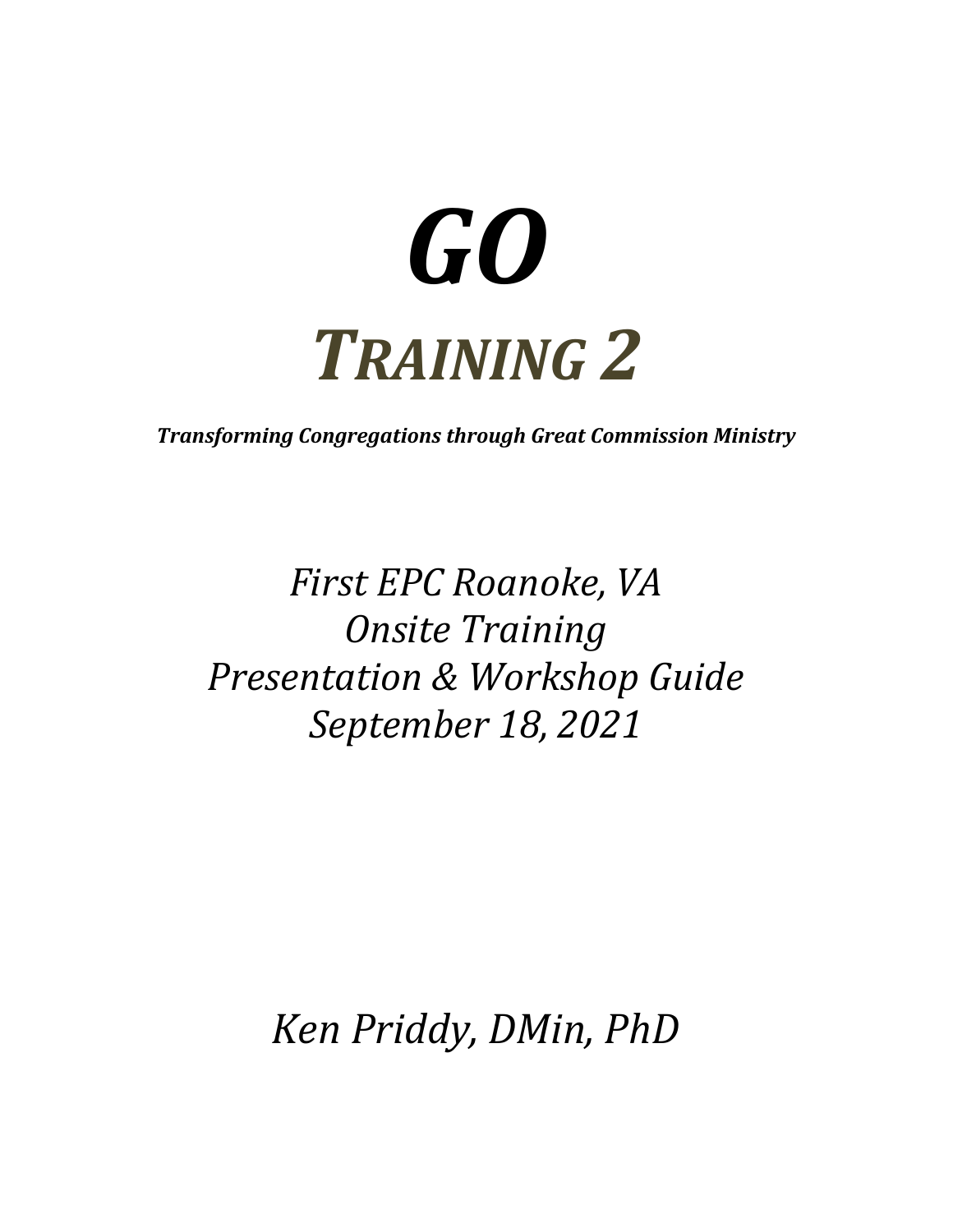## **GO Center Resources**

© 2020 by Kenneth E. Priddy. All rights reserved.

Scripture quotations are from The Holy Bible, English Standard Version, copyright © 2001 by Crossway Bibles, a division of Good News Publishers. Used by permission. All rights reserved.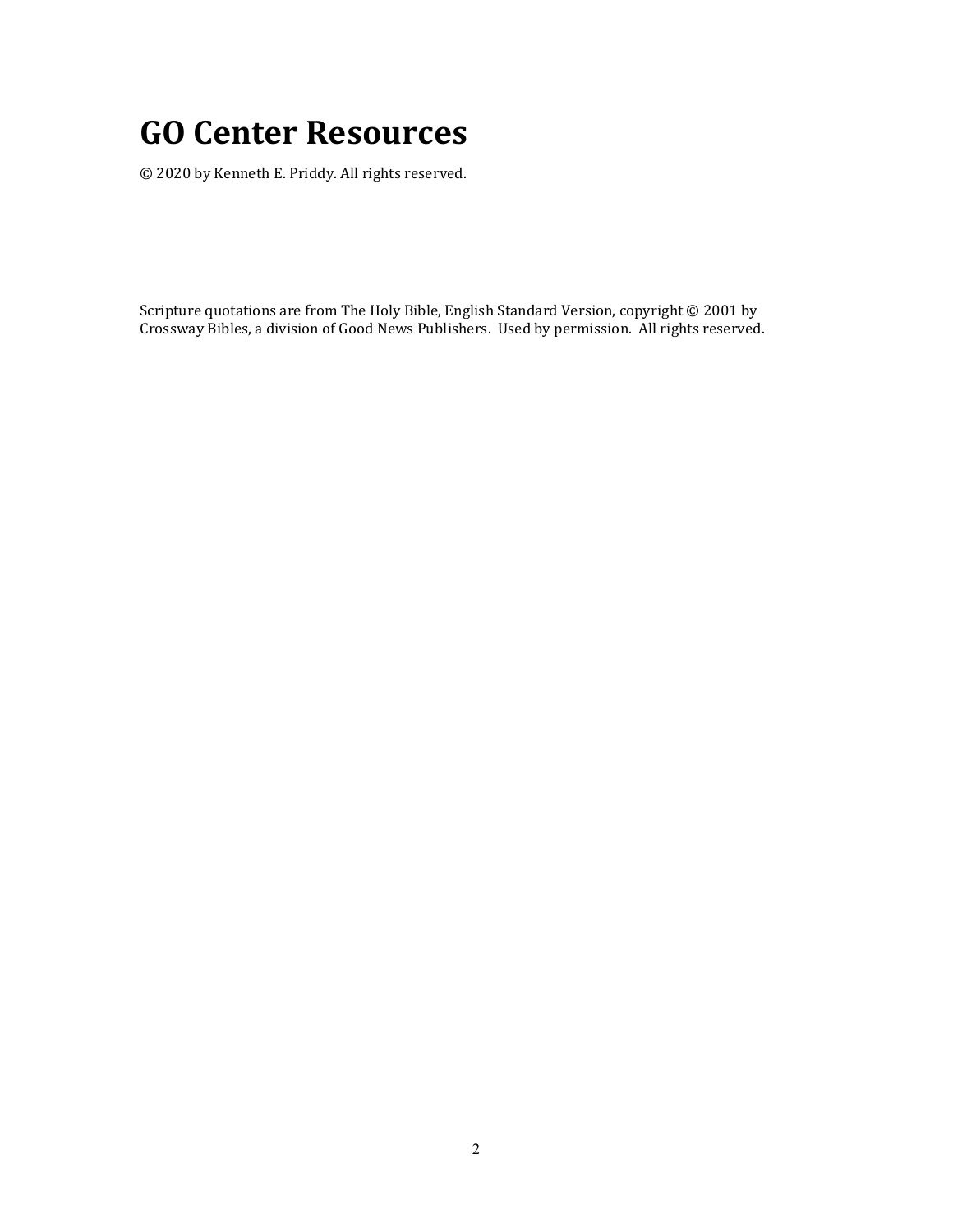#### *Table of Contents:*

A Call to Action – Are You In? 5 The Great Commission 7 The Great Commission Triangle 8 The Cosmic Picture 9 Catching a Vision of God The Timeline of Redemption Vital 180: God's Plan – God's Vision Chinese Proverb The Congregational Picture 11 The GO Leader Team The Vision Team Prayer Teams The Authority Triangle 12 The Vision (Innovation) Triangle 12 The Church Lifecycle 13 Three Macro-Stages 13 10 Distinctive Characteristics of Incline, Recline & Decline 14 Six Micro-Stages 15 Where's the Hope? 17 Ready – Fire – Aim 17 Two Revitalization Platforms: 17 The Nehemiah Model 17 The Community Picture 19 Key Vision Question Four Disciplines of a Great Commission Church 21 Preemptive Prayer Workshop 22 Basic Bible Workshop 24 Cost Commitment Workshop 26 Missional Multiplication Workshop 28 The Great Commission Matrix 31 Four Quadrants 31 Quadrant 2: A Grid within a Quadrant 32 Quadrant 2: Missional Ministry Movements 33 Vital 180: TO-to-THROUGH 33 Glossary of Terms 34 Quadrant 2: Great Commission Matrix Fully Expanded 35 Great Commission Matrix Worksheets 36 Bottom Line Church Vision & Strategy 41 What's Next? 43

About the Author – About the GO Center 44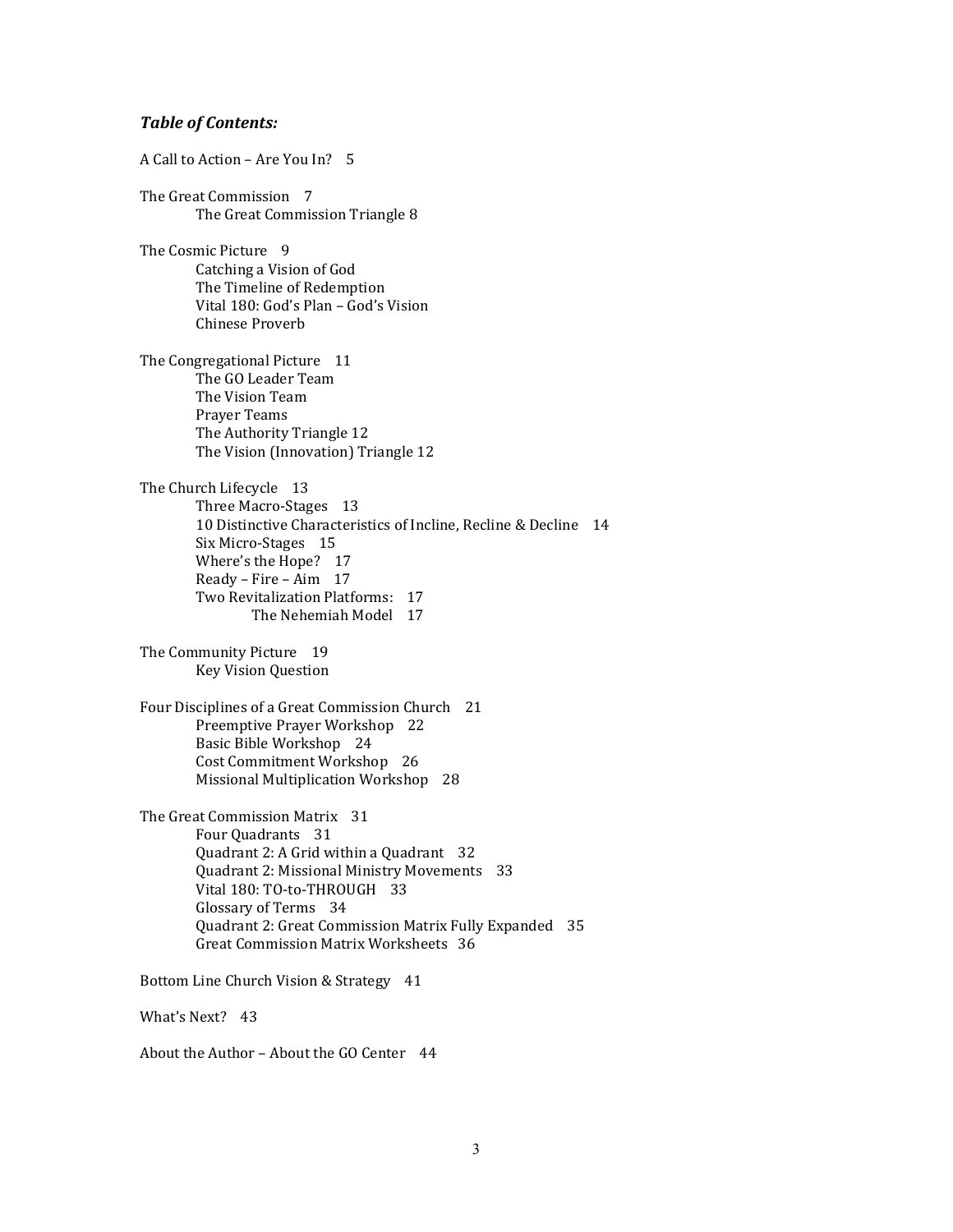#### *Figures*

| Figure 1:  | The Timeline of Redemption 9                                 |
|------------|--------------------------------------------------------------|
| Figure 2:  | Vital 180: God's Plan - God's Vision 9                       |
| Figure 3:  | Chinese Proverb 9                                            |
| Figure 4:  | The Church Lifecycle: Three Macro-Stages 13                  |
| Figure 5:  | The Lifecycle Story: Vitality LOST Over Time 13              |
| Figure 6:  | Vitalization Principle: MODERATE to SEVERE 13                |
| Figure 7:  | Distinctive Characteristics of Incline, Recline & Decline 14 |
| Figure 8:  | The Church Lifecycle: Six Micro-Stages 15                    |
| Figure 9:  | Vitalization Principle: The Lifecycle is a One-Way Street 15 |
| Figure 10: | Four Disciplines of a Great Commission Church 21             |
| Figure 11: | The Great Commission Matrix: 4 Quadrants 31                  |
| Figure 12: | The Great Commission Matrix: Quadrant 2 Focus 32             |
| Figure 13: | The Great Commission Matrix: Missional Ministry Movements 33 |
| Figure 14: | Vital 180: From TO to THROUGH 33                             |
| Figure 15: | The Great Commission Matrix: Quadrant 2 in Full 35           |
| Figure 16: | The Timeline of Redemption - Figure 1 Reprise 41             |
|            |                                                              |

#### *Training Schedule:*

| $9:00 - 10:00$  | Segment 1:  | A Call to Action<br>The Great Commission<br>The Cosmic Picture         |
|-----------------|-------------|------------------------------------------------------------------------|
| $10:00 - 10:10$ | Break 1     |                                                                        |
| $10:10 - 11:10$ | Segment 2:  | The Congregational Picture<br>The Church Lifecycle                     |
| $11:10 - 11:20$ | Break 2     |                                                                        |
| $11:20 - 12:30$ | Segment 3:  | The Community Picture<br>Four Disciplines of a Great Commission Church |
| $12:30 - 1:15$  | Lunch Break |                                                                        |
| $1:15 - 2:30$   | Segment 4:  | The Great Commission Matrix<br>Bottom Line Church Vision & Strategy    |
| $2:30 - 3:00$   | Wrap-Up     | What's Next?<br>Q & A                                                  |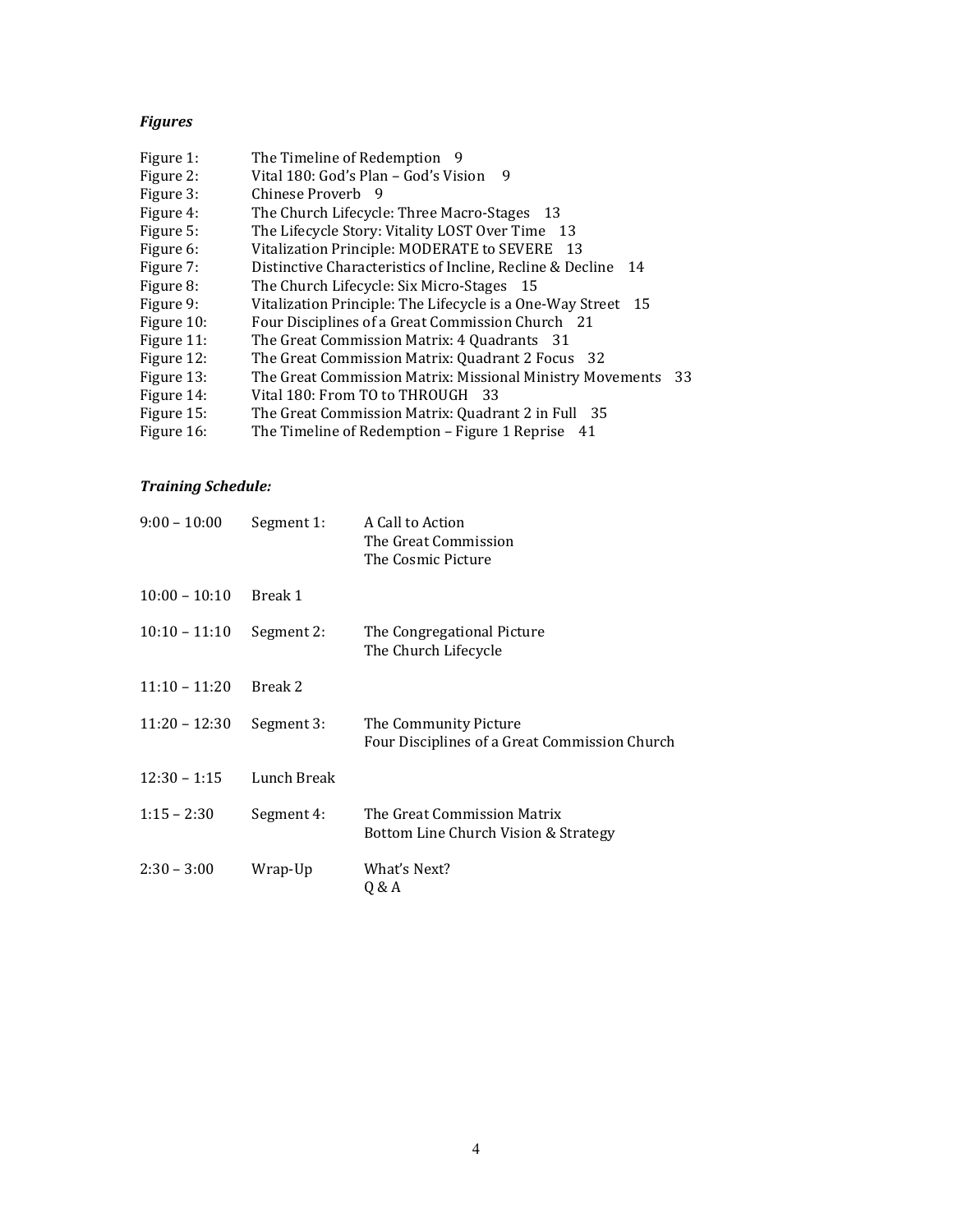#### **A CALL to ACTION ARE YOU IN?**

#### **Two Common Evangelical Realities:**

- 1. The Bible is the authoritative Word of God
- 2. Over 80% of Evangelical Churches are in plateau or decline.

#### **The GO Center**

The GO Center is your Resource, Friend and Ally as you are Equipped and Empowered for Great Commission Ministry.

The Mission of the GO Center is Simple and Clear: To Inspire Hope – To Instill Vision – To Inform Strategy To Invigorate Action

*Finding Who's Missing & Bringing Them Home!* 

### **CALL TO ACTION**

## **ARE YOU IN?**

**LET'S DO THIS!**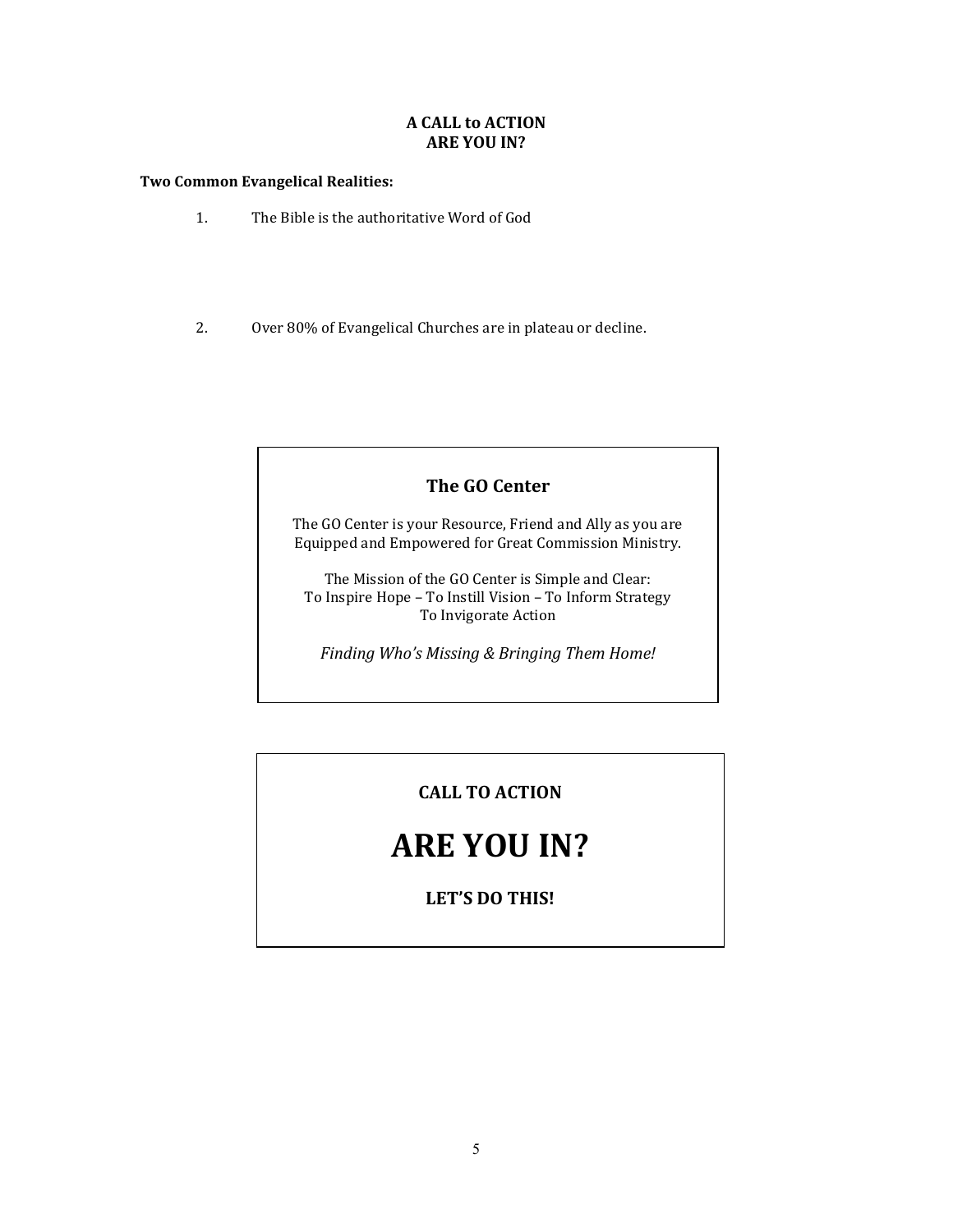| NOTES: |  |
|--------|--|
|        |  |
|        |  |
|        |  |
|        |  |
|        |  |
|        |  |
|        |  |
|        |  |
|        |  |
|        |  |
|        |  |
|        |  |
|        |  |
|        |  |
|        |  |
|        |  |
|        |  |
|        |  |
|        |  |
|        |  |
|        |  |
|        |  |
|        |  |
|        |  |
|        |  |
|        |  |
|        |  |
|        |  |
|        |  |
|        |  |
|        |  |
|        |  |
|        |  |
|        |  |
|        |  |
|        |  |
|        |  |
|        |  |
|        |  |
|        |  |
|        |  |
|        |  |
|        |  |
|        |  |
|        |  |
|        |  |
|        |  |
|        |  |
|        |  |
|        |  |
|        |  |
|        |  |
|        |  |
|        |  |
|        |  |
|        |  |
|        |  |
|        |  |
|        |  |
|        |  |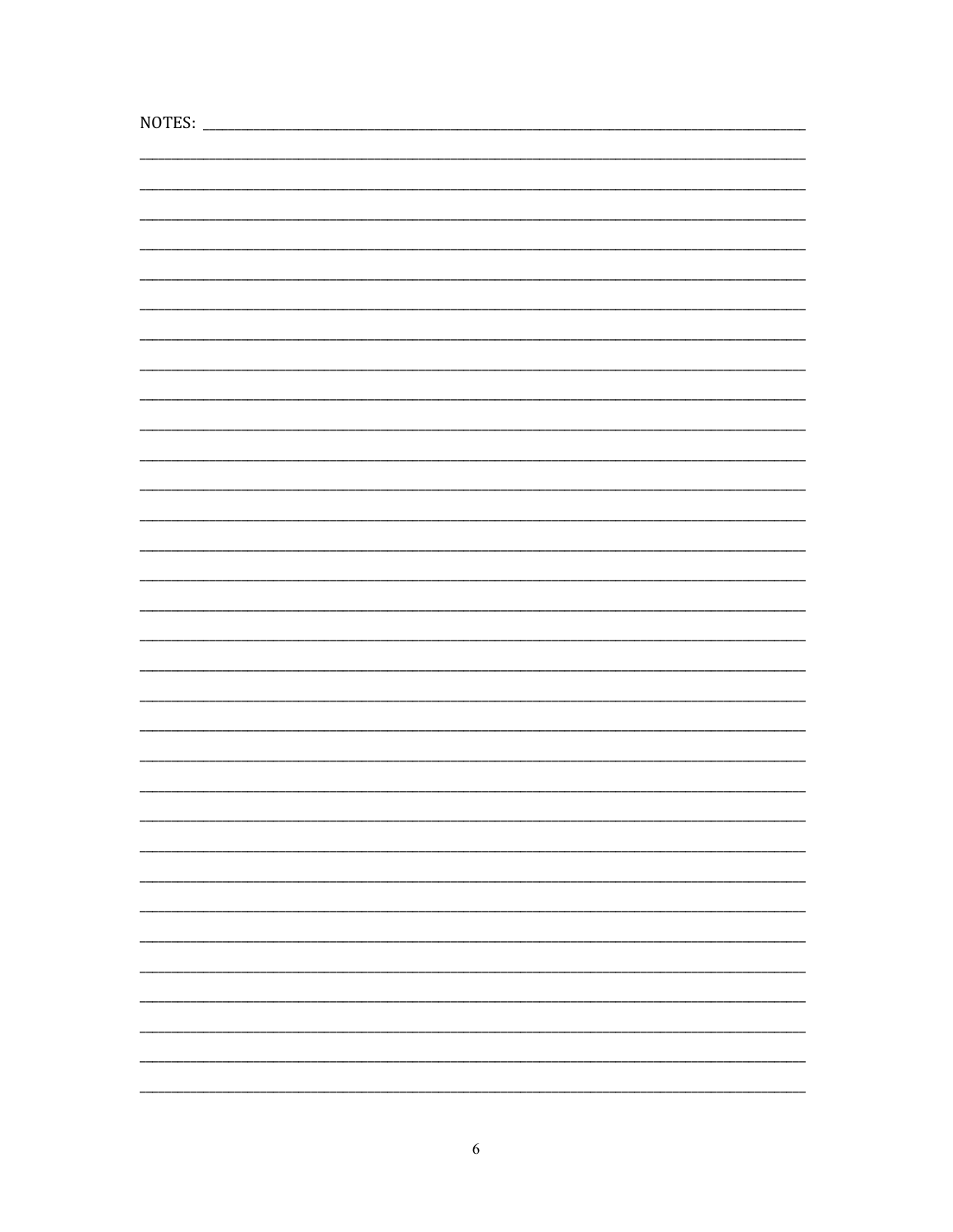#### **THE GREAT COMMISSION Our God is a Sending God**

#### **Matthew 28:18-20**

 $18$  And Jesus came and said to them, "All authority in heaven and on earth has been given to me.  $19$  Go therefore and make disciples of all nations, baptizing them in the name of the Father and of the Son and of the Holy Spirit,  $^{20}$  teaching them to observe all that I have commanded you. And behold, I am with you always, to the end of the age."

#### **Mark 16:14-20**

 $14$  Afterward he appeared to the eleven themselves as they were reclining at table, and he rebuked them for their unbelief and hardness of heart, because they had not believed those who saw him after he had risen. 15 And he said to them, "Go into all the world and proclaim the gospel to the whole creation. 16 Whoever believes and is baptized will be saved, but whoever does not believe will be condemned. 17 And these signs will accompany those who believe: in my name they will cast out demons; they will speak in new tongues;  $18$  they will pick up serpents with their hands; and if they drink any deadly poison, it will not hurt them; they will lay their hands on the sick, and they will recover."

 $19$  So then the Lord Jesus, after he had spoken to them, was taken up into heaven and sat down at the right hand of God.<sup>20</sup> And they went out and preached everywhere, while the Lord worked with them and confirmed the message by accompanying signs.

#### **Luke 24:44-49**

 $44$  Then he said to them, "These are my words that I spoke to you while I was still with you, that everything written about me in the Law of Moses and the Prophets and the Psalms must be fulfilled."  $45$  Then he opened their minds to understand the Scriptures,  $46$  and said to them, "Thus it is written, that the Christ should suffer and on the third day rise from the dead, <sup>47</sup> and that repentance and forgiveness of sins should be proclaimed in his name to all nations, beginning from Jerusalem. <sup>48</sup> You are witnesses of these things. 49 And behold, I am sending the promise of my Father upon you. But stay in the city until you are clothed with power from on high."

#### **John 20:19-22**

 $19$  On the evening of that day, the first day of the week, the doors being locked where the disciples were for fear of the Jews, Jesus came and stood among them and said to them, "Peace be with you." <sup>20</sup> When he had said this, he showed them his hands and his side. Then the disciples were glad when they saw the Lord. <sup>21</sup> Jesus said to them again, "Peace be with you. As the Father has sent me, even so I am sending you." 22 And when he had said this, he breathed on them and said to them, "Receive the Holy Spirit."

#### **Acts 1:8**

**<sup>8</sup>**But you will receive power when the Holy Spirit has come upon you, and you will be my witnesses in Jerusalem and in all Judea and Samaria, and to the end of the earth."

*The hope for the future of the American evangelical church is firmly rooted in our commitment to living out the Great Commission by the grace and to the glory of God.* 

#### *BOTTOM LINE:*

#### *Our GOD is a Sending God!*

#### *How will we serve as a Sent People?*

#### **The Great Commission Triangle**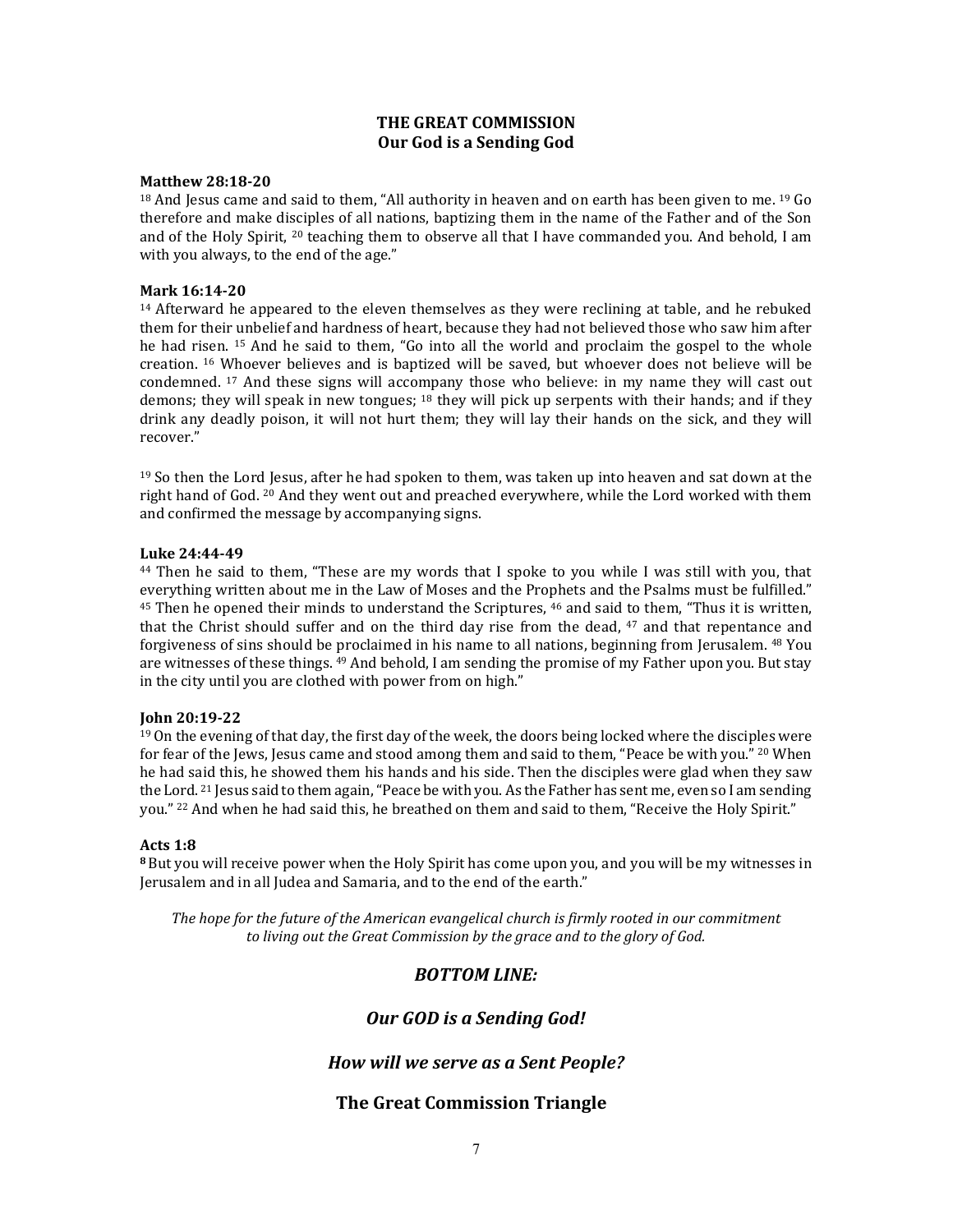#### Reach – Preach – Teach



|               | <b>REACH</b> | >      | <b>OUTREACH</b>     |     |                  |
|---------------|--------------|--------|---------------------|-----|------------------|
|               |              |        |                     | $=$ | MISSIONAL        |
| $\geq$        | PREACH       | $\geq$ | EVANGELISM          | $=$ | MINISTRY         |
|               |              |        |                     |     | <b>MOVEMENTS</b> |
| $\rightarrow$ | TEACH        | ⋗      | <b>DISCIPLESHIP</b> |     |                  |
|               |              |        |                     |     |                  |

REF: Matthew 28:18-20 Acts 2:37-47 Ephesians 4:1-16 Ezra 7:1-10

#### **THE COSMIC PICTURE**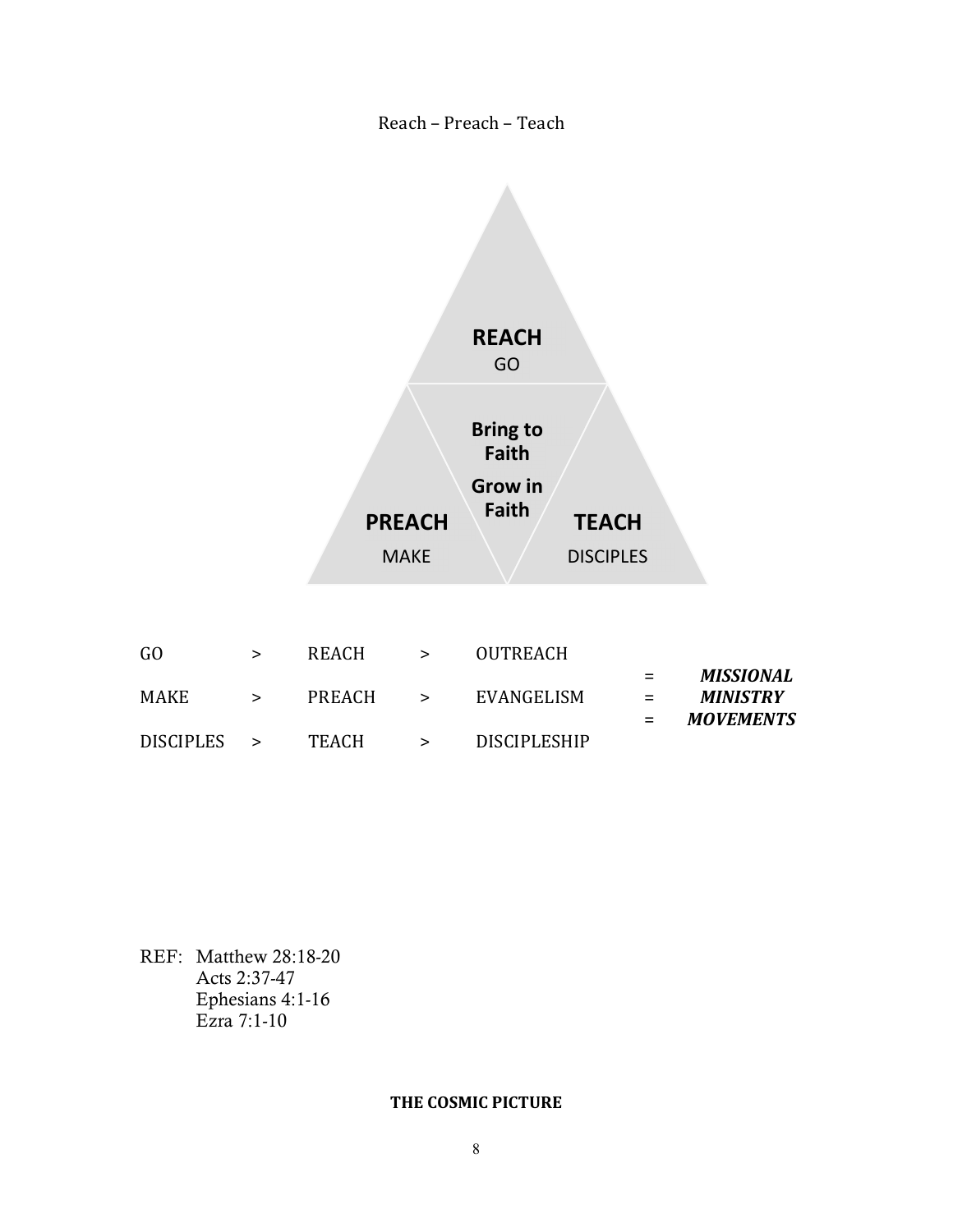#### **Catch a Vision of God**

#### **The Timeline of Redemption**



## *Vital 180*

*NOT God's plan for my life BUT my life for God's plan. NOT God's vision for our church BUT our church for God's vision.* 

*Figure 2*

## If we do not change our direction, we are likely to end up where we are headed. = Chinese Proverb =

*Figure 3* 

NOTES: \_\_\_\_\_\_\_\_\_\_\_\_\_\_\_\_\_\_\_\_\_\_\_\_\_\_\_\_\_\_\_\_\_\_\_\_\_\_\_\_\_\_\_\_\_\_\_\_\_\_\_\_\_\_\_\_\_\_\_\_\_\_\_\_\_\_\_\_\_\_\_\_\_\_\_\_\_\_\_\_\_\_\_\_\_\_\_\_\_\_\_\_\_\_\_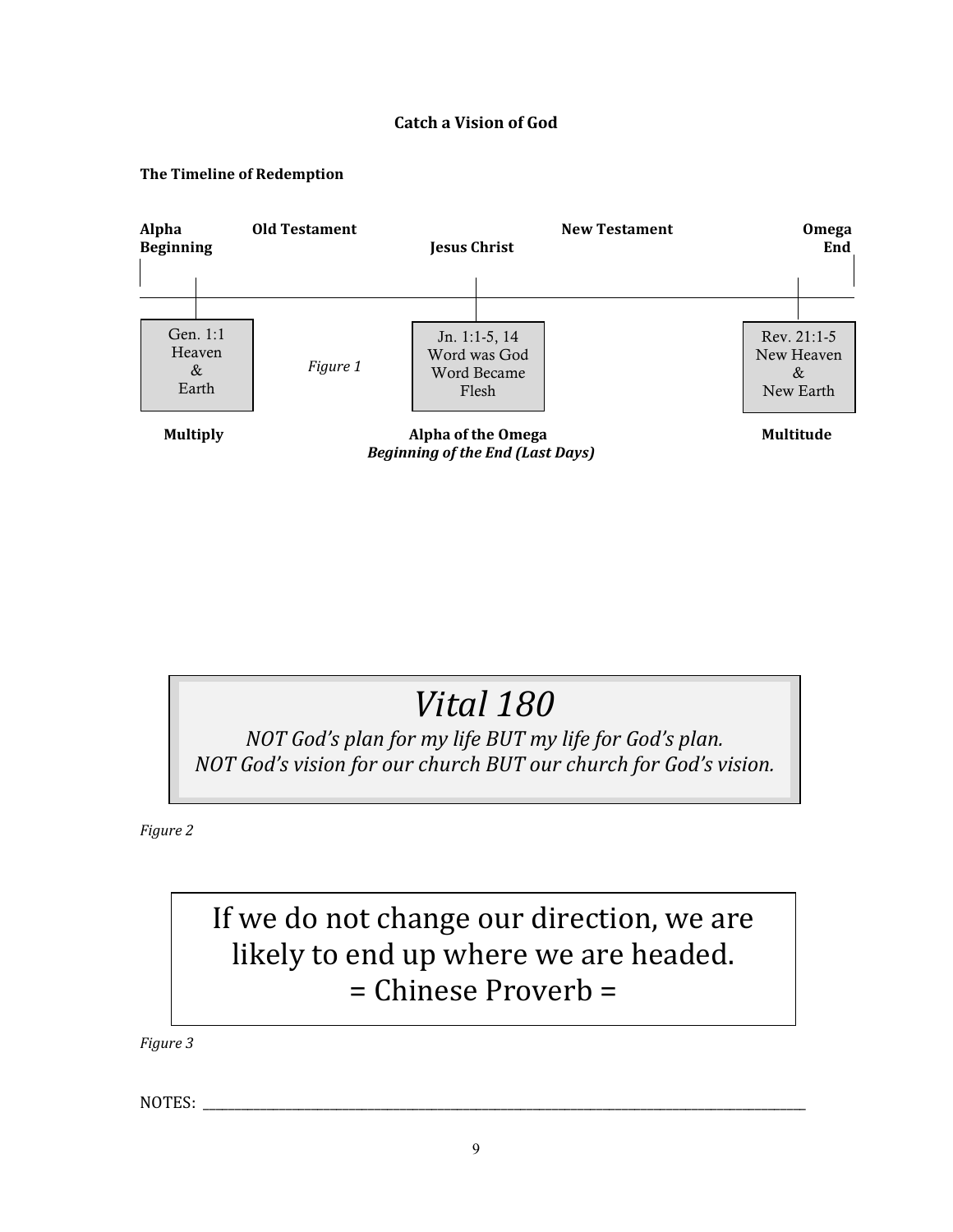$\overline{\phantom{a}}$ 

 $\overline{\phantom{0}}$ 

 $\overline{\phantom{0}}$ 

 $\overline{a}$ 

 $\overline{\phantom{0}}$ 

 $\overline{a}$ 

 $\overline{\phantom{0}}$ 

 $\overline{\phantom{0}}$ 

-

 $\overline{\phantom{0}}$ 

 $\overline{\phantom{0}}$  $\sim$ 

 $\overline{\phantom{0}}$ 

#### THE CONGREGATIONAL PICTURE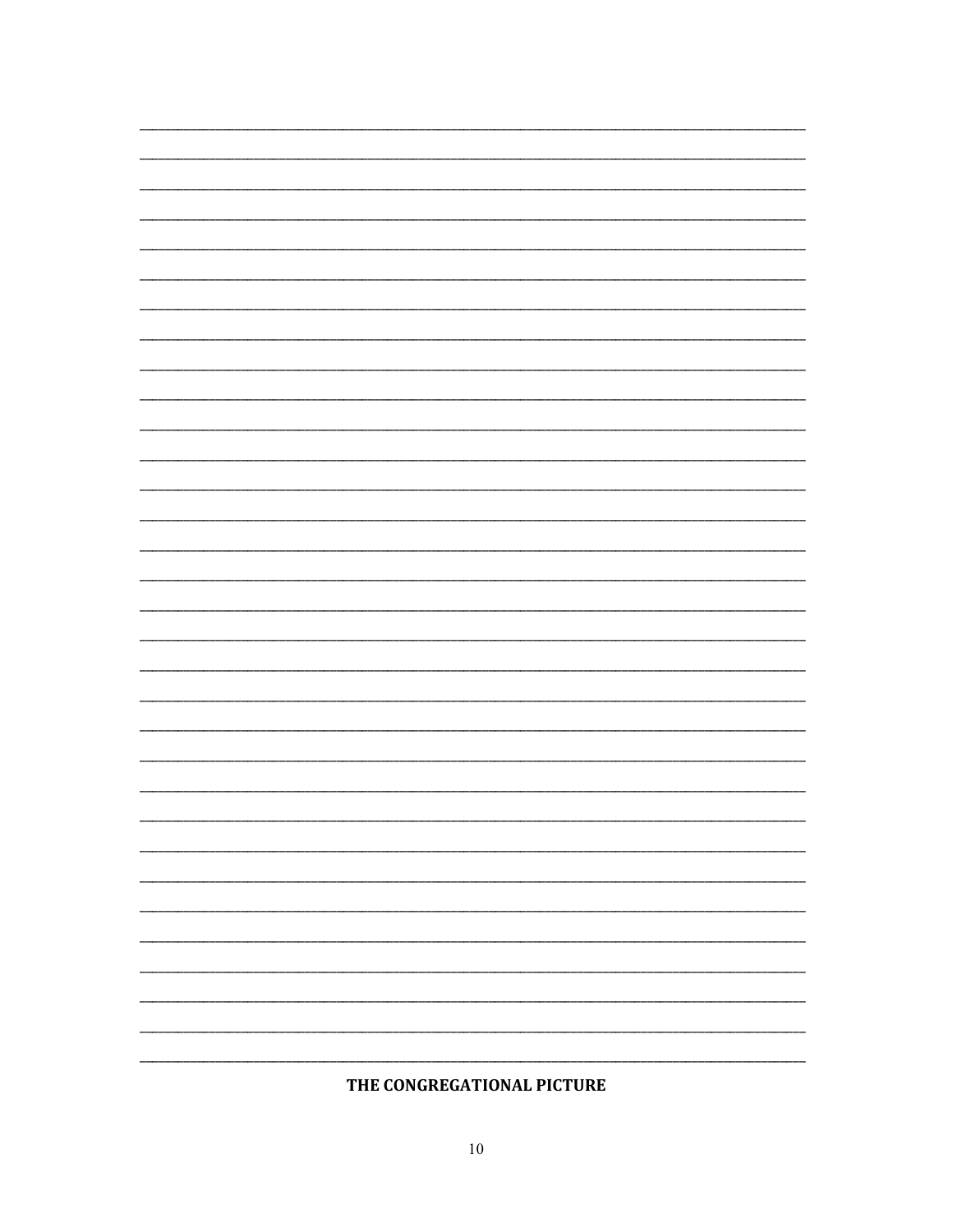#### **The Wisdom of Teams**

 Proverbs 15:22 - *Without counsel plans fail, but with many advisers they succeed.*  Proverbs 27:17 - *Iron sharpens iron, and one man sharpens another.* 

**Introducing: The GO Leader Team - GLT** 

 **The Vision Team – VT** 

 **Prayer Teams – PTs** 

*Unified Leadership* 

*One of the great beauties of a truly healthy and unified leadership team is that it experiences unity in the healthiest sense of the word . . . When a battle of competing ideas is over, they [team members] march out and present a unified front, setting aside their personal preferences and agendas in light of the greater good and the bigger mission.* 

Larry Osborne, *Sticky Teams*, p. 20.

**The Authority Triangle:**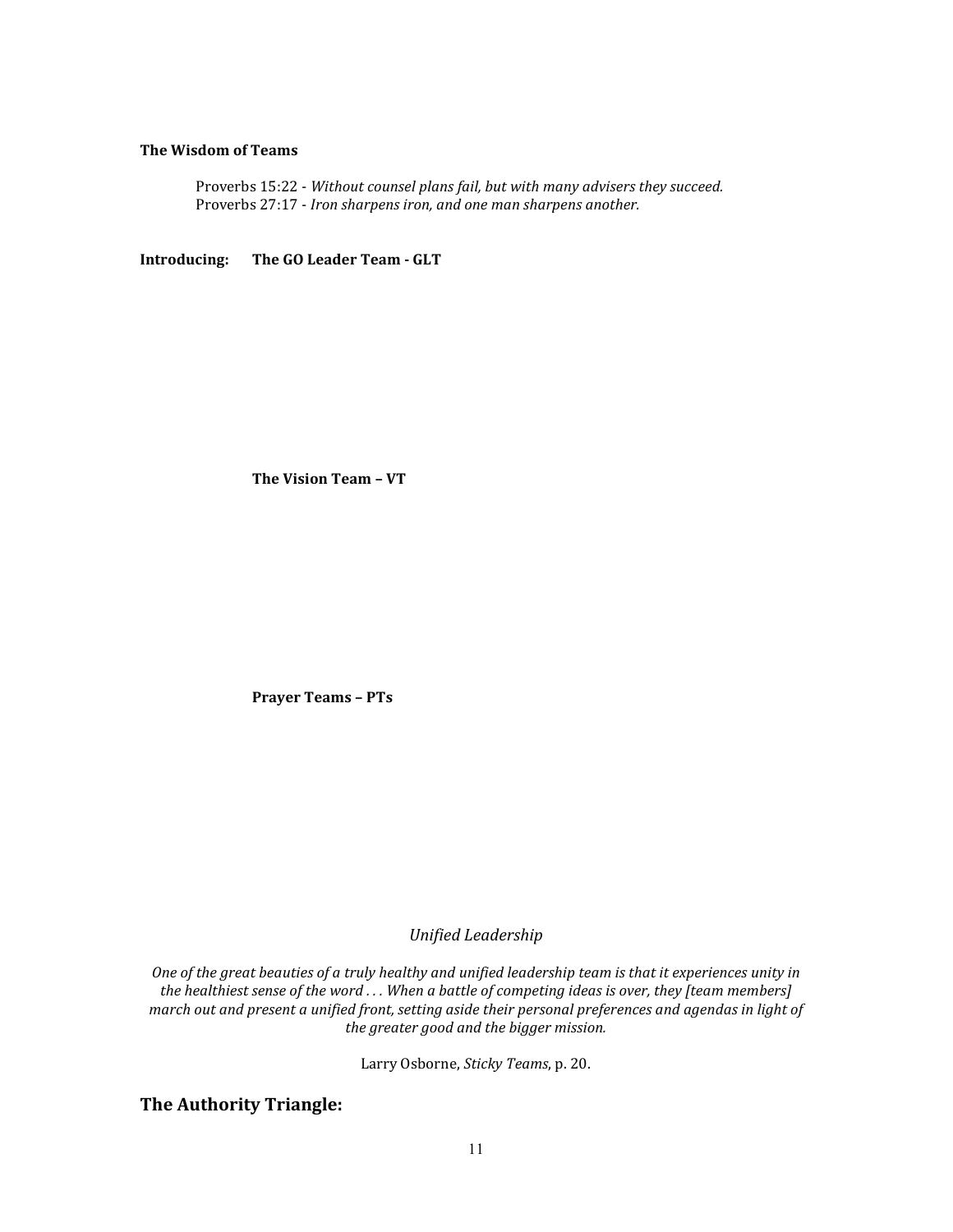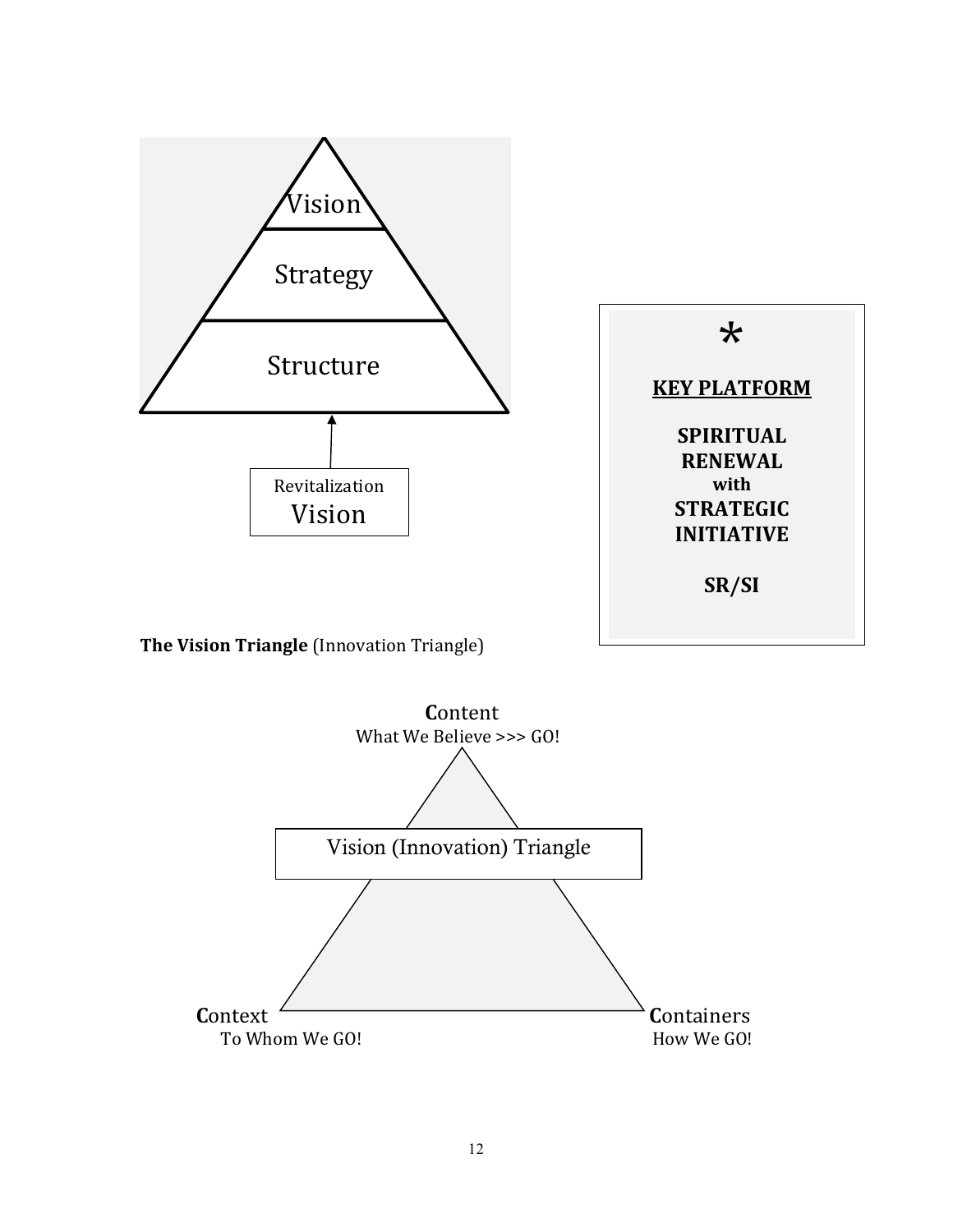#### **THE CHURCH LIFECYCLE Is Our Church in Incline, Recline or Decline?**

**Three Macro-Stages** 



**The Lifecycle Story: Vitality LOST Over Time**  Arnold C. Cook *Historical Drift: Must My Church Die?* 

**Vitalization Principle: Change ranges from MODERATE to SEVERE depending on the lifecycle stage.** 

 *Figure 5 Figure 6*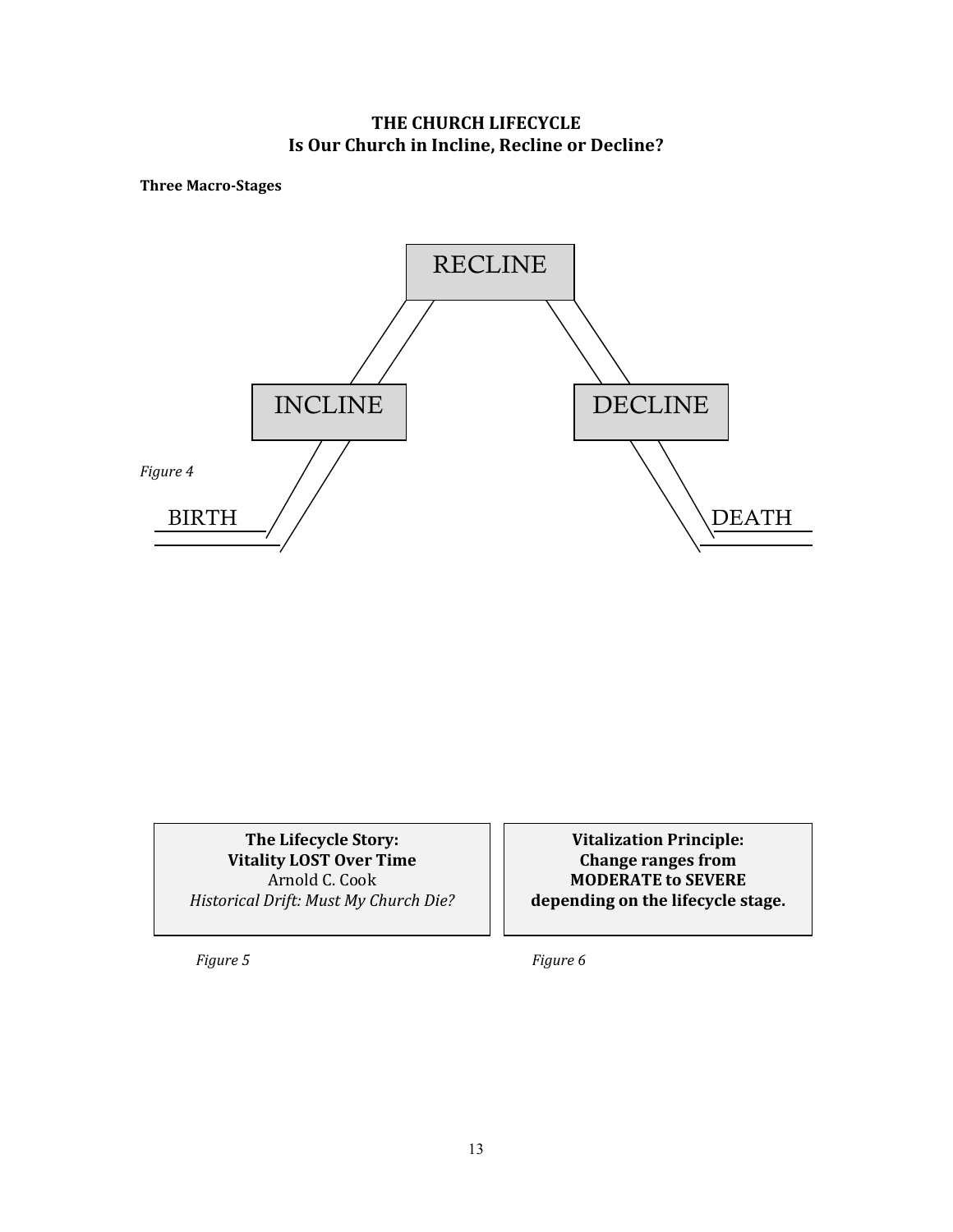#### **10 Distinctive Characteristics of Incline, Recline & Decline**

| <b>INCLINE</b>           | <b>RECLINE</b>            | <b>DECLINE</b>       |
|--------------------------|---------------------------|----------------------|
| Future-Oriented          | Present-Oriented          | Past-Oriented        |
| Vision-Driven            | Program-Driven            | Structure-Driven     |
| Community-Focused        | Congregation-Focused      | Core-Focused         |
| Innovative               | Routine                   | Complacent           |
| High-Risk Faith          | Low-Risk Faith            | No Risk Faith        |
| <b>Faith Decisions</b>   | <b>Resource Decisions</b> | Indecision           |
| Serve by Gifts           | Serve by Slot             | Serve by Default     |
| $$ = Invector$           | $$ =$ Provider            | $$ =$ Preserver      |
| New Leadership           | Established Leadership    | Incumbent Leadership |
| <b>Conversion Growth</b> | <b>Transfer Growth</b>    | No Growth            |

*Figure 7*

NOTES: \_\_\_\_\_\_\_\_\_\_\_\_\_\_\_\_\_\_\_\_\_\_\_\_\_\_\_\_\_\_\_\_\_\_\_\_\_\_\_\_\_\_\_\_\_\_\_\_\_\_\_\_\_\_\_\_\_\_\_\_\_\_\_\_\_\_\_\_\_\_\_\_\_\_\_\_\_\_\_\_\_\_\_\_\_\_\_\_\_\_\_\_\_\_\_

\_\_\_\_\_\_\_\_\_\_\_\_\_\_\_\_\_\_\_\_\_\_\_\_\_\_\_\_\_\_\_\_\_\_\_\_\_\_\_\_\_\_\_\_\_\_\_\_\_\_\_\_\_\_\_\_\_\_\_\_\_\_\_\_\_\_\_\_\_\_\_\_\_\_\_\_\_\_\_\_\_\_\_\_\_\_\_\_\_\_\_\_\_\_\_\_\_\_\_\_\_\_\_\_\_ \_\_\_\_\_\_\_\_\_\_\_\_\_\_\_\_\_\_\_\_\_\_\_\_\_\_\_\_\_\_\_\_\_\_\_\_\_\_\_\_\_\_\_\_\_\_\_\_\_\_\_\_\_\_\_\_\_\_\_\_\_\_\_\_\_\_\_\_\_\_\_\_\_\_\_\_\_\_\_\_\_\_\_\_\_\_\_\_\_\_\_\_\_\_\_\_\_\_\_\_\_\_\_\_\_ \_\_\_\_\_\_\_\_\_\_\_\_\_\_\_\_\_\_\_\_\_\_\_\_\_\_\_\_\_\_\_\_\_\_\_\_\_\_\_\_\_\_\_\_\_\_\_\_\_\_\_\_\_\_\_\_\_\_\_\_\_\_\_\_\_\_\_\_\_\_\_\_\_\_\_\_\_\_\_\_\_\_\_\_\_\_\_\_\_\_\_\_\_\_\_\_\_\_\_\_\_\_\_\_\_ \_\_\_\_\_\_\_\_\_\_\_\_\_\_\_\_\_\_\_\_\_\_\_\_\_\_\_\_\_\_\_\_\_\_\_\_\_\_\_\_\_\_\_\_\_\_\_\_\_\_\_\_\_\_\_\_\_\_\_\_\_\_\_\_\_\_\_\_\_\_\_\_\_\_\_\_\_\_\_\_\_\_\_\_\_\_\_\_\_\_\_\_\_\_\_\_\_\_\_\_\_\_\_\_\_ \_\_\_\_\_\_\_\_\_\_\_\_\_\_\_\_\_\_\_\_\_\_\_\_\_\_\_\_\_\_\_\_\_\_\_\_\_\_\_\_\_\_\_\_\_\_\_\_\_\_\_\_\_\_\_\_\_\_\_\_\_\_\_\_\_\_\_\_\_\_\_\_\_\_\_\_\_\_\_\_\_\_\_\_\_\_\_\_\_\_\_\_\_\_\_\_\_\_\_\_\_\_\_\_\_ \_\_\_\_\_\_\_\_\_\_\_\_\_\_\_\_\_\_\_\_\_\_\_\_\_\_\_\_\_\_\_\_\_\_\_\_\_\_\_\_\_\_\_\_\_\_\_\_\_\_\_\_\_\_\_\_\_\_\_\_\_\_\_\_\_\_\_\_\_\_\_\_\_\_\_\_\_\_\_\_\_\_\_\_\_\_\_\_\_\_\_\_\_\_\_\_\_\_\_\_\_\_\_\_\_ \_\_\_\_\_\_\_\_\_\_\_\_\_\_\_\_\_\_\_\_\_\_\_\_\_\_\_\_\_\_\_\_\_\_\_\_\_\_\_\_\_\_\_\_\_\_\_\_\_\_\_\_\_\_\_\_\_\_\_\_\_\_\_\_\_\_\_\_\_\_\_\_\_\_\_\_\_\_\_\_\_\_\_\_\_\_\_\_\_\_\_\_\_\_\_\_\_\_\_\_\_\_\_\_\_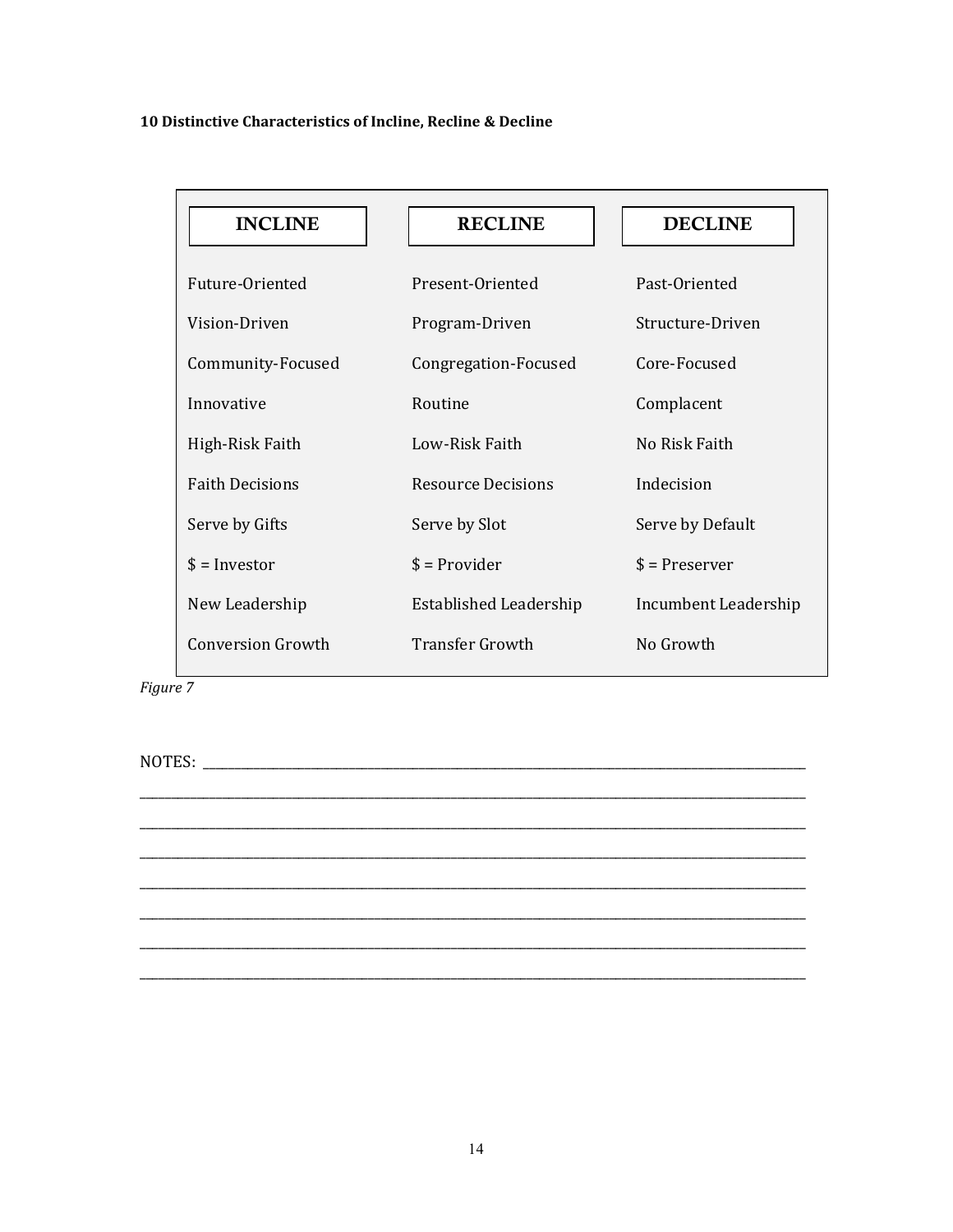#### **A Closer Look at the Church Lifecycle: Six Micro-Stages**



**Vitalization Principle The lifecycle is a one-way street.** 

*Figure 9*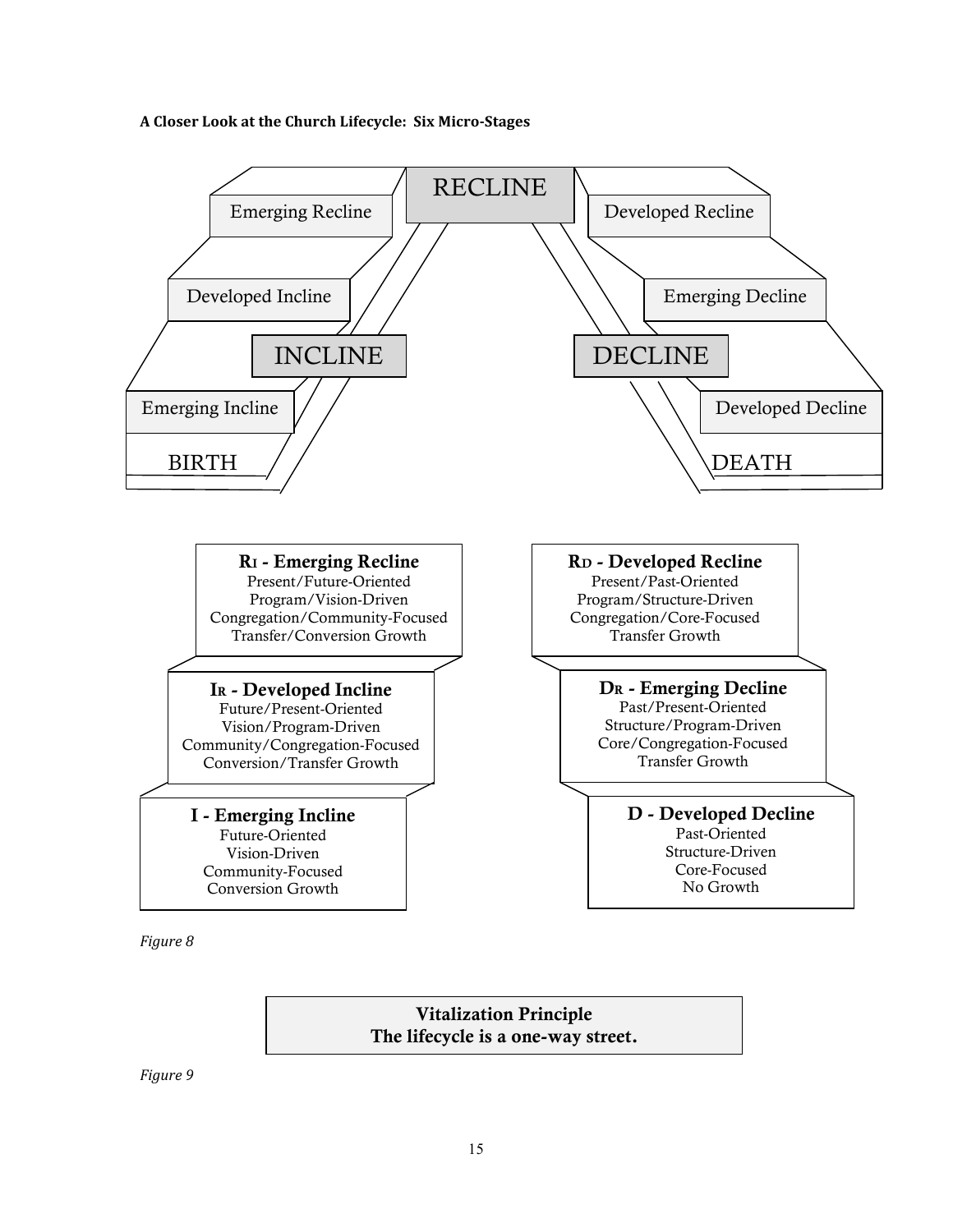| NOTES: |  |  |
|--------|--|--|
|        |  |  |
|        |  |  |
|        |  |  |
|        |  |  |
|        |  |  |
|        |  |  |
|        |  |  |
|        |  |  |
|        |  |  |
|        |  |  |
|        |  |  |
|        |  |  |
|        |  |  |
|        |  |  |
|        |  |  |
|        |  |  |
|        |  |  |
|        |  |  |
|        |  |  |
|        |  |  |
|        |  |  |
|        |  |  |
|        |  |  |
|        |  |  |
|        |  |  |
|        |  |  |
|        |  |  |
|        |  |  |
|        |  |  |
|        |  |  |
|        |  |  |
|        |  |  |
|        |  |  |
|        |  |  |
|        |  |  |
|        |  |  |
|        |  |  |
|        |  |  |
|        |  |  |
|        |  |  |
|        |  |  |
|        |  |  |
|        |  |  |
|        |  |  |
|        |  |  |
|        |  |  |
|        |  |  |
|        |  |  |
|        |  |  |
|        |  |  |
|        |  |  |
|        |  |  |
|        |  |  |
|        |  |  |
|        |  |  |
|        |  |  |
|        |  |  |
|        |  |  |
|        |  |  |
|        |  |  |
|        |  |  |
|        |  |  |
|        |  |  |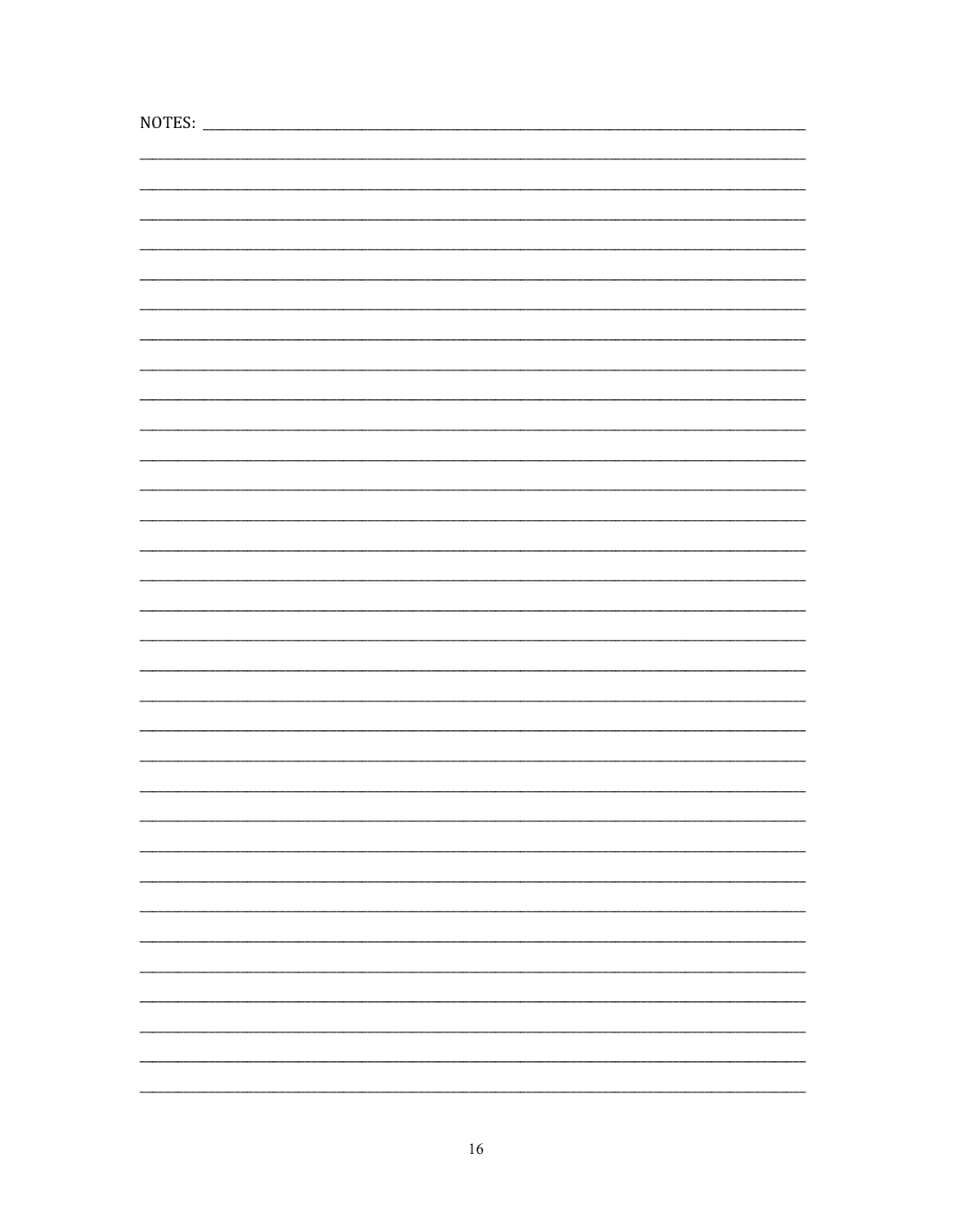## Ready-Fire-Aim!

#### Two Revitalization Platforms: Spiritual Renewal with Strategic Initiative

#### **The Nehemiah Model**

| Nehemiah 1:1-11                                      | Assessment<br>Wept & Mourned; Fasted & Prayed<br>Mercy This Man                   |
|------------------------------------------------------|-----------------------------------------------------------------------------------|
| Nehemiah 2:8<br>Nehemiah 2:11-15<br>Nehemiah 2:17-18 | Good Hand of My God<br>What My God Had Put in My Heart<br>Hand of My God for Good |
| Nehemiah 6:15                                        | The Wall Was Completed                                                            |

Discussion: In what ways does your church engage in Spiritual Renewal? In what ways does your church engage in Strategic Initiative? Does your church tend to favor one over the other? What value do you see in combining Spiritual Renewal with Strategic Initiative?

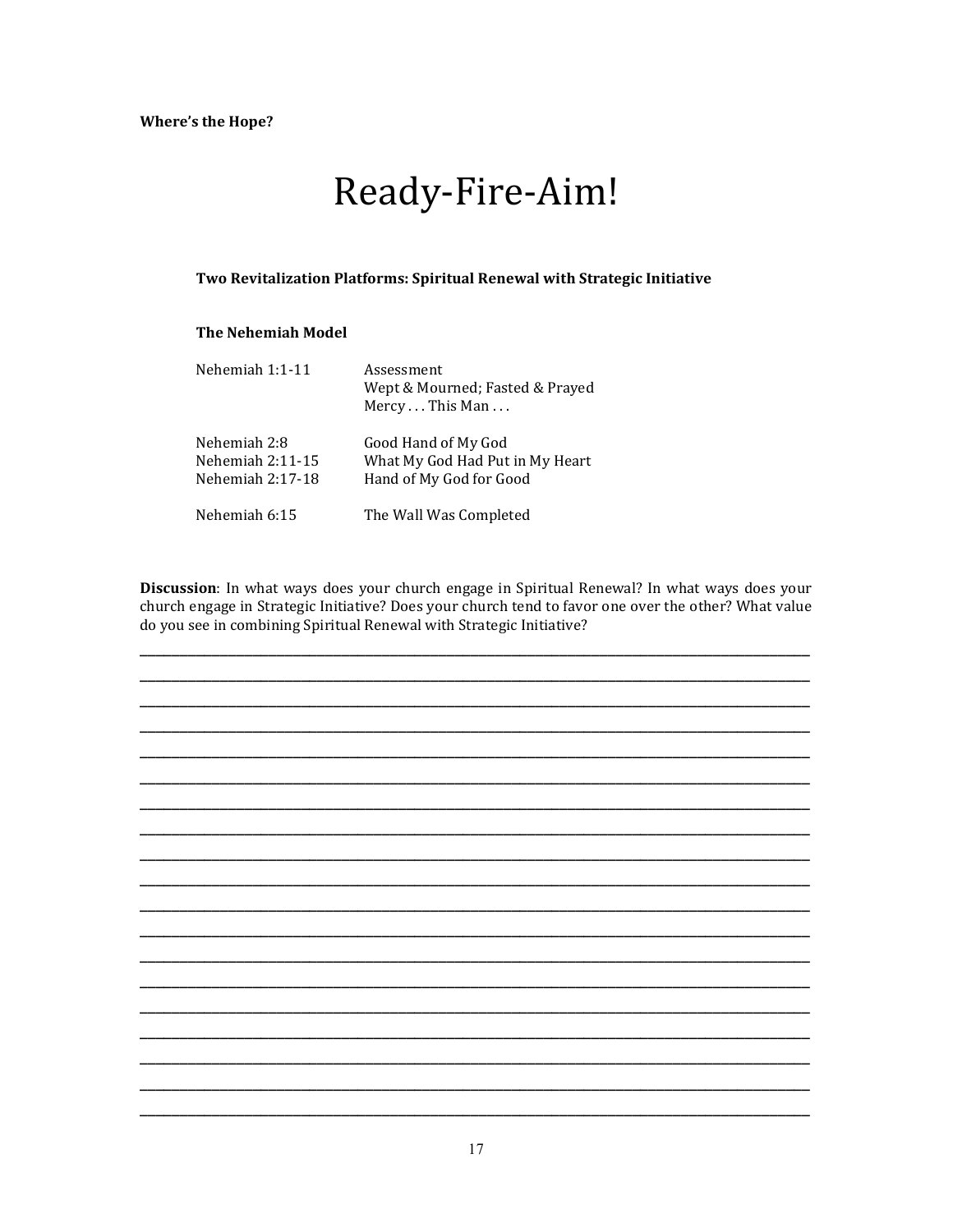| NOTES: |  |  |
|--------|--|--|
|        |  |  |
|        |  |  |
|        |  |  |
|        |  |  |
|        |  |  |
|        |  |  |
|        |  |  |
|        |  |  |
|        |  |  |
|        |  |  |
|        |  |  |
|        |  |  |
|        |  |  |
|        |  |  |
|        |  |  |
|        |  |  |
|        |  |  |
|        |  |  |
|        |  |  |
|        |  |  |
|        |  |  |
|        |  |  |
|        |  |  |
|        |  |  |
|        |  |  |
|        |  |  |
|        |  |  |
|        |  |  |
|        |  |  |
|        |  |  |
|        |  |  |
|        |  |  |
|        |  |  |
|        |  |  |
|        |  |  |
|        |  |  |
|        |  |  |
|        |  |  |
|        |  |  |
|        |  |  |
|        |  |  |
|        |  |  |
|        |  |  |
|        |  |  |
|        |  |  |
|        |  |  |
|        |  |  |
|        |  |  |
|        |  |  |
|        |  |  |
|        |  |  |
|        |  |  |
|        |  |  |
|        |  |  |
|        |  |  |
|        |  |  |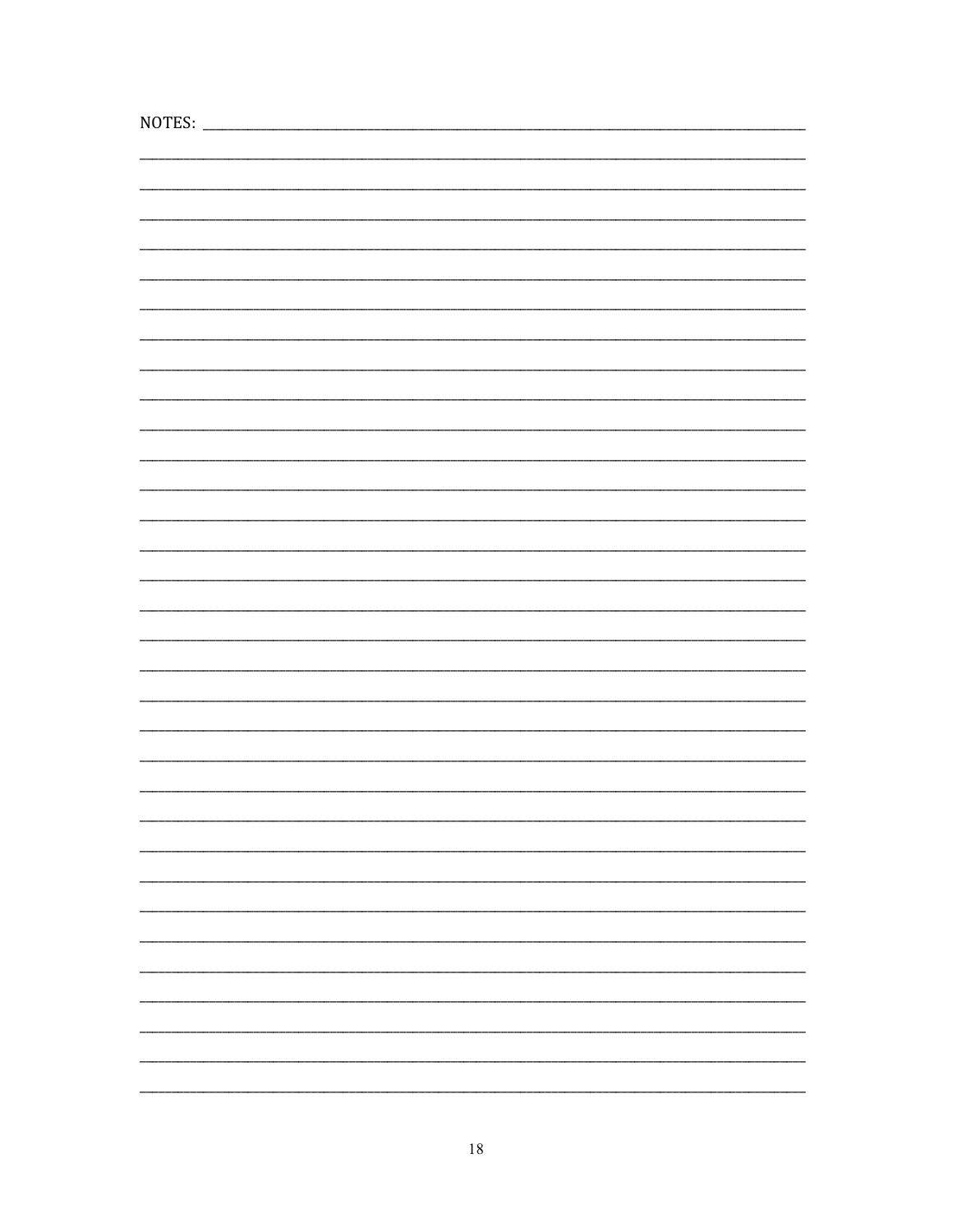#### THE COMMUNITY PICTURE Zoom-In to God's Movement through Our Church

#### **Key Vision Question**

Begin with a Key Vision Question: How does God want to express Himself through our church in our community at this time? Notice that within this question there are Four Vision Dynamics:

It's God's Vision

Through Our Church

In Our Community

At This Time

Notes:

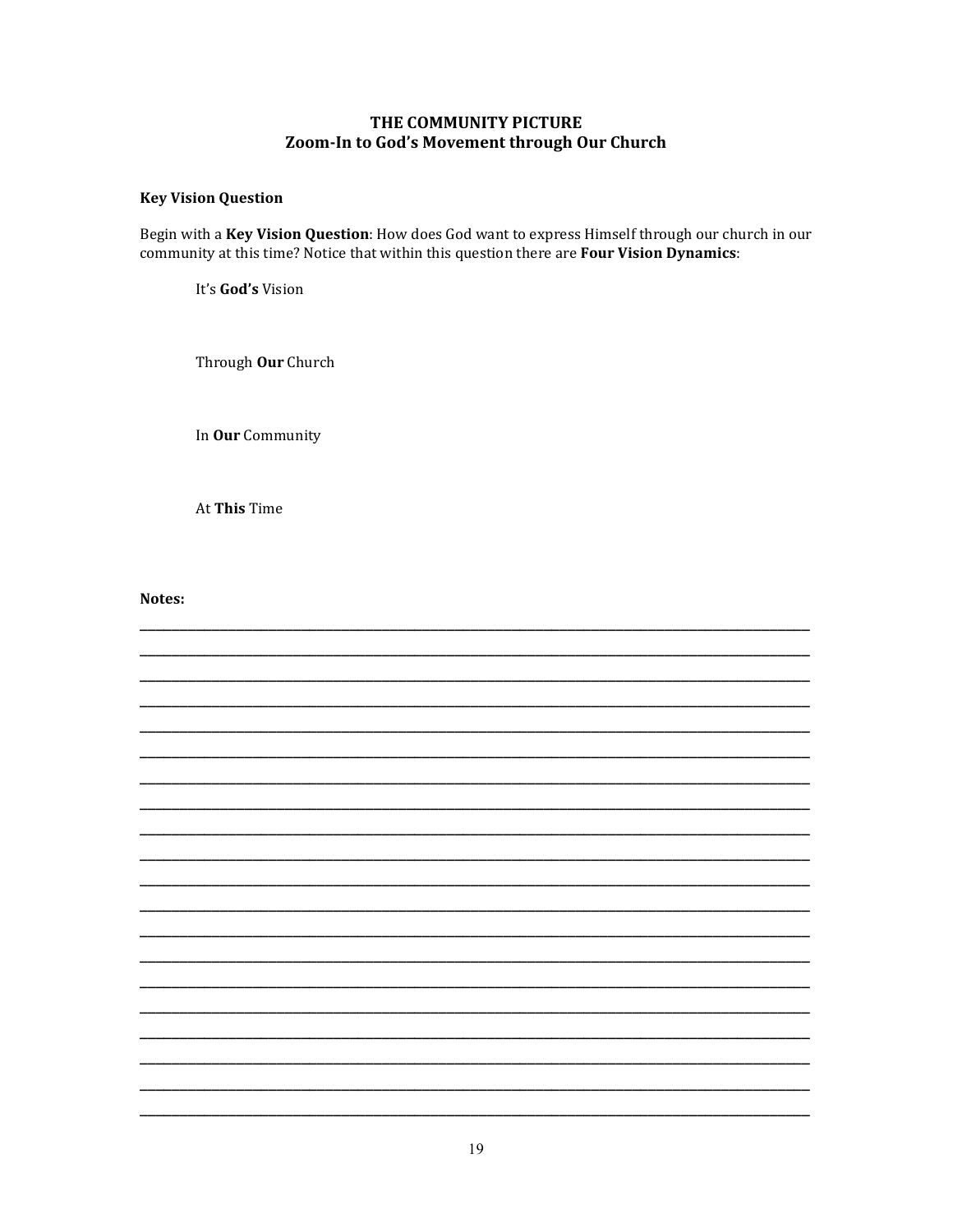| NOTES: |  |
|--------|--|
|        |  |
|        |  |
|        |  |
|        |  |
|        |  |
|        |  |
|        |  |
|        |  |
|        |  |
|        |  |
|        |  |
|        |  |
|        |  |
|        |  |
|        |  |
|        |  |
|        |  |
|        |  |
|        |  |
|        |  |
|        |  |
|        |  |
|        |  |
|        |  |
|        |  |
|        |  |
|        |  |
|        |  |
|        |  |
|        |  |
|        |  |
|        |  |
|        |  |
|        |  |
|        |  |
|        |  |
|        |  |
|        |  |
|        |  |
|        |  |
|        |  |
|        |  |
|        |  |
|        |  |
|        |  |
|        |  |
|        |  |
|        |  |
|        |  |
|        |  |
|        |  |
|        |  |
|        |  |
|        |  |
|        |  |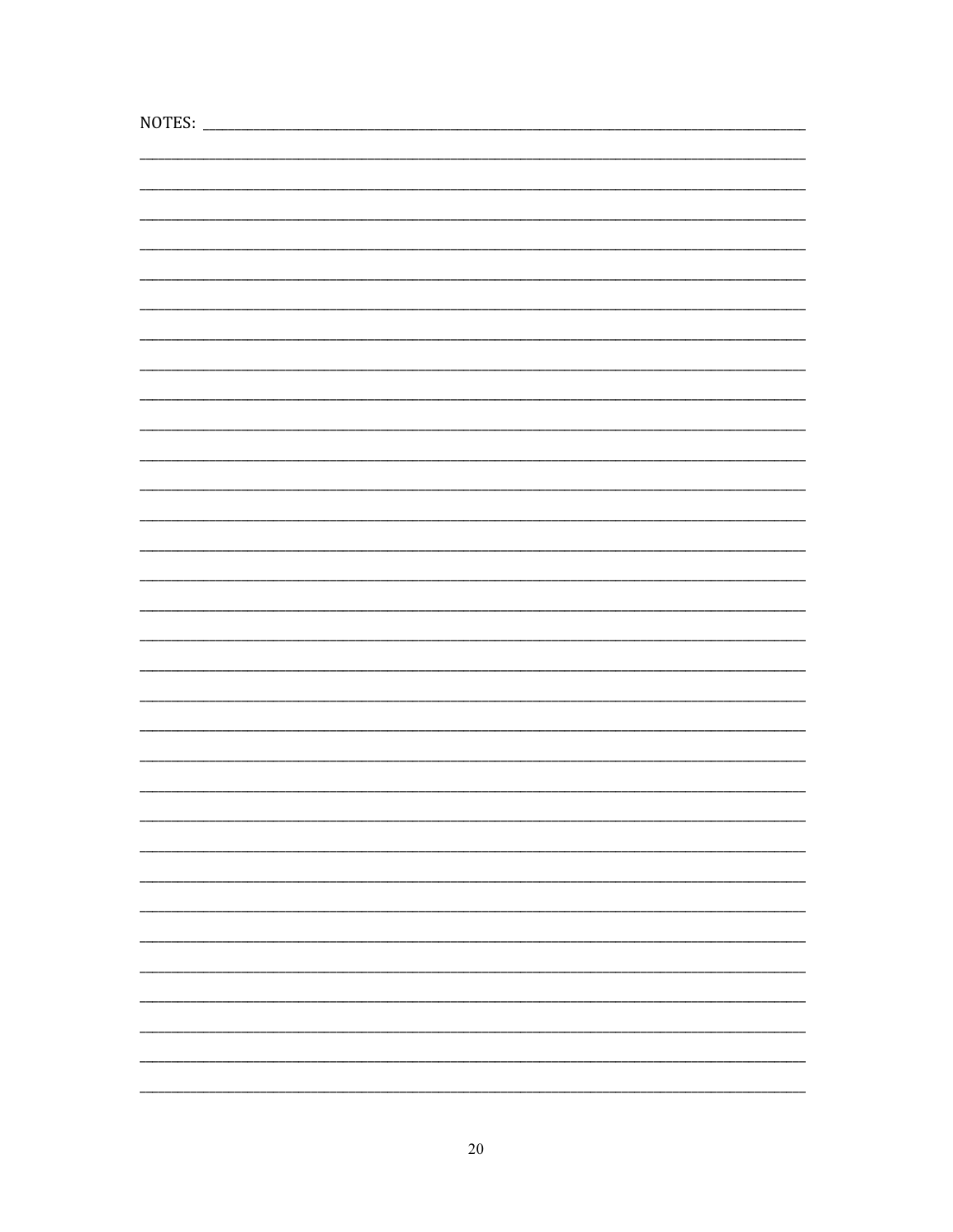#### **FOUR DISCIPLINES OF A GREAT COMMISSION CHURCH**

All-Church Implementation Led by the Vision Team

| PREEMPTIVE PRAYER      | <b>BASIC BIBLE</b>       |
|------------------------|--------------------------|
| <b>COST COMMITMENT</b> | MISSIONAL MULTIPLICATION |
|                        | Figure 10                |

The vital church is a disciplined church whose members practice habitual spiritual behaviors that both develop and reflect biblical character. Though spiritual disciplines are many and varied, I cite four in this context that I believe are fundamental to Great Commission church vitality. Properly embraced, these four disciplines make a significant contribution to the assignment of church leaders "to equip the saints for the work of ministry, for building up the body of Christ, until we all attain to the unity of the faith and of the knowledge of the Son of God, to mature manhood, to the measure of the stature of the fullness of Christ, so that we may no longer be children, tossed to and fro by the waves and carried by every wind of doctrine, by human cunning, by craftiness in deceitful schemes. Rather, speaking the truth in love, we are to grow up in every way into him who is the head, into Christ, from whom the whole body, joined and held together by every joint with which it is equipped, when each part is working properly, makes the body grow so that it builds itself up in love" (Ephesians 4:12-16).

#### **Discipline 1: Preemptive Prayer**

 **Discipline 2: Basic Bible** 

 **Discipline 3: Cost Commitment** 

**Discipline 4: Missional Multiplication** 

**Four Disciplines of a Great Commission Church Workshop – Preemptive Prayer**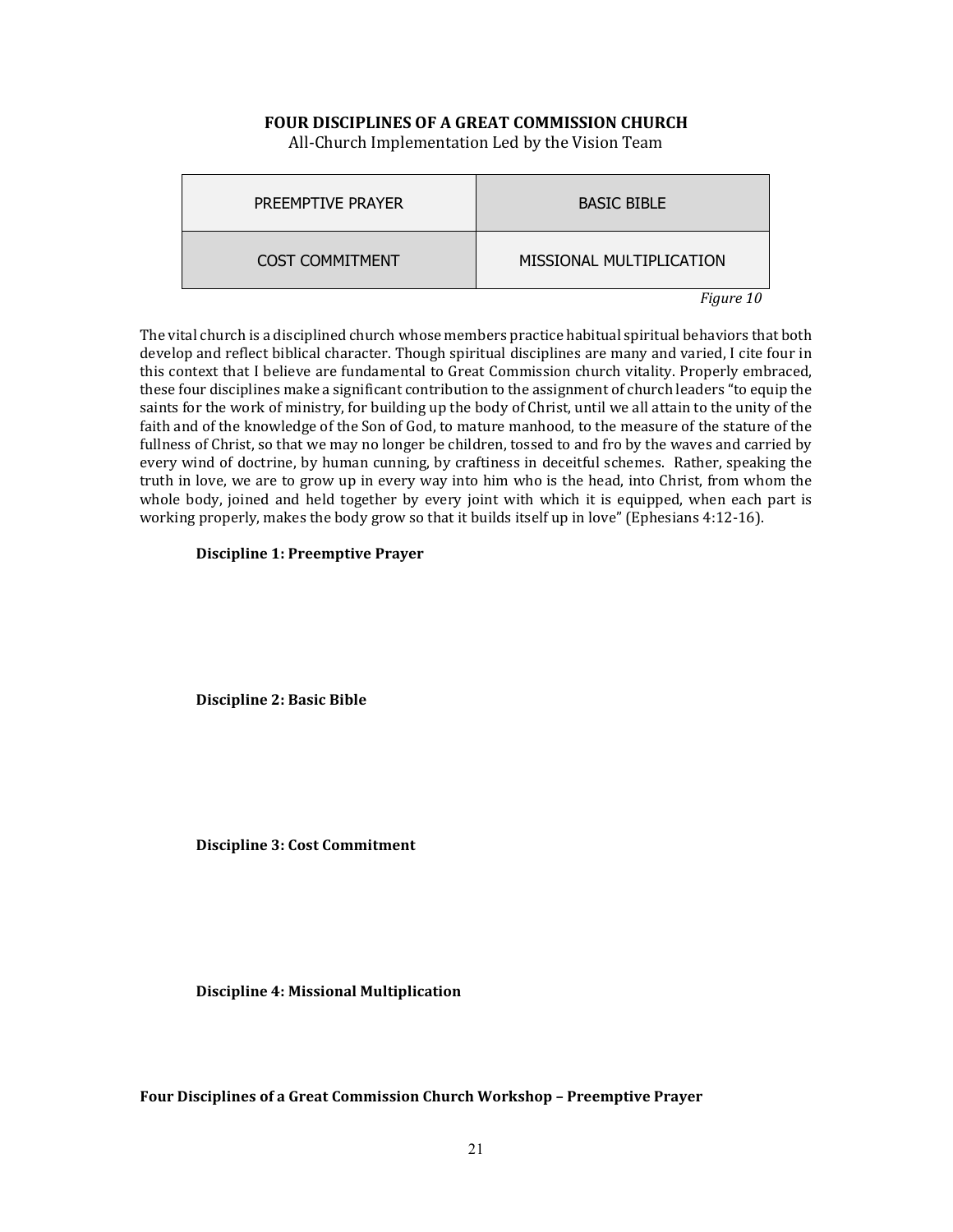The habitual behaviors of a congregation reveal its true values more accurately than its professions. For example, most congregations claim allegiance to the Great Commandment and the Great Commission, but few truly demonstrate a sacrificial love for neighbor or a serious commitment to outreach and evangelism. The Apostle James might describe this kind of faith as dead. The good news is that disciplines can be formed and it's never too late to start.

Analyze your church's strengths or weaknesses in regard to Preemptive Prayer.

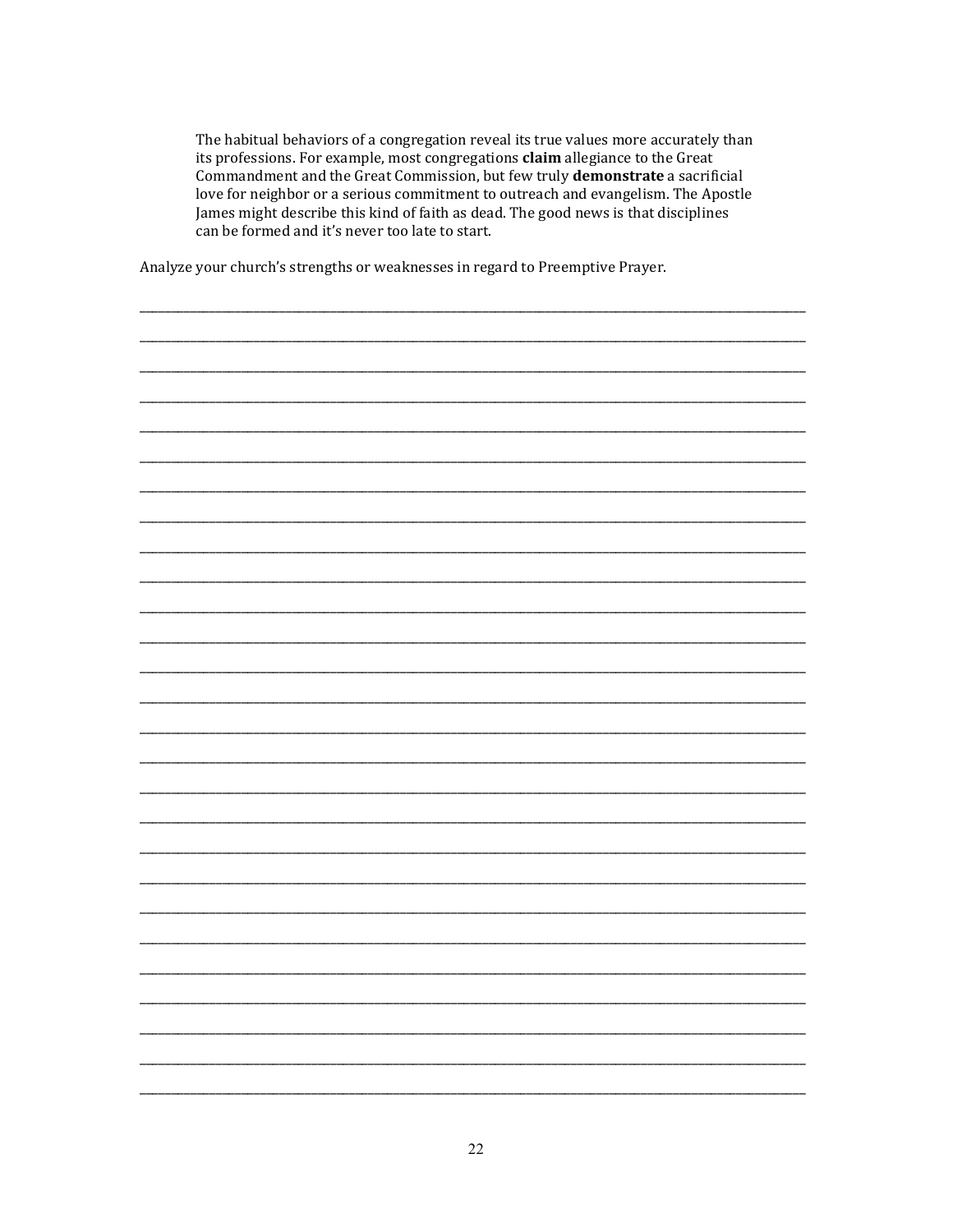Brainstorm multiple ways of developing and applying the discipline of Preemptive Prayer throughout the ministry of your church.

| Select 3 of these ideas as potential Preemptive Prayer strategies for near future application. |  |
|------------------------------------------------------------------------------------------------|--|
|                                                                                                |  |
|                                                                                                |  |
|                                                                                                |  |
|                                                                                                |  |
|                                                                                                |  |
|                                                                                                |  |
|                                                                                                |  |
|                                                                                                |  |
|                                                                                                |  |
|                                                                                                |  |
|                                                                                                |  |
|                                                                                                |  |
|                                                                                                |  |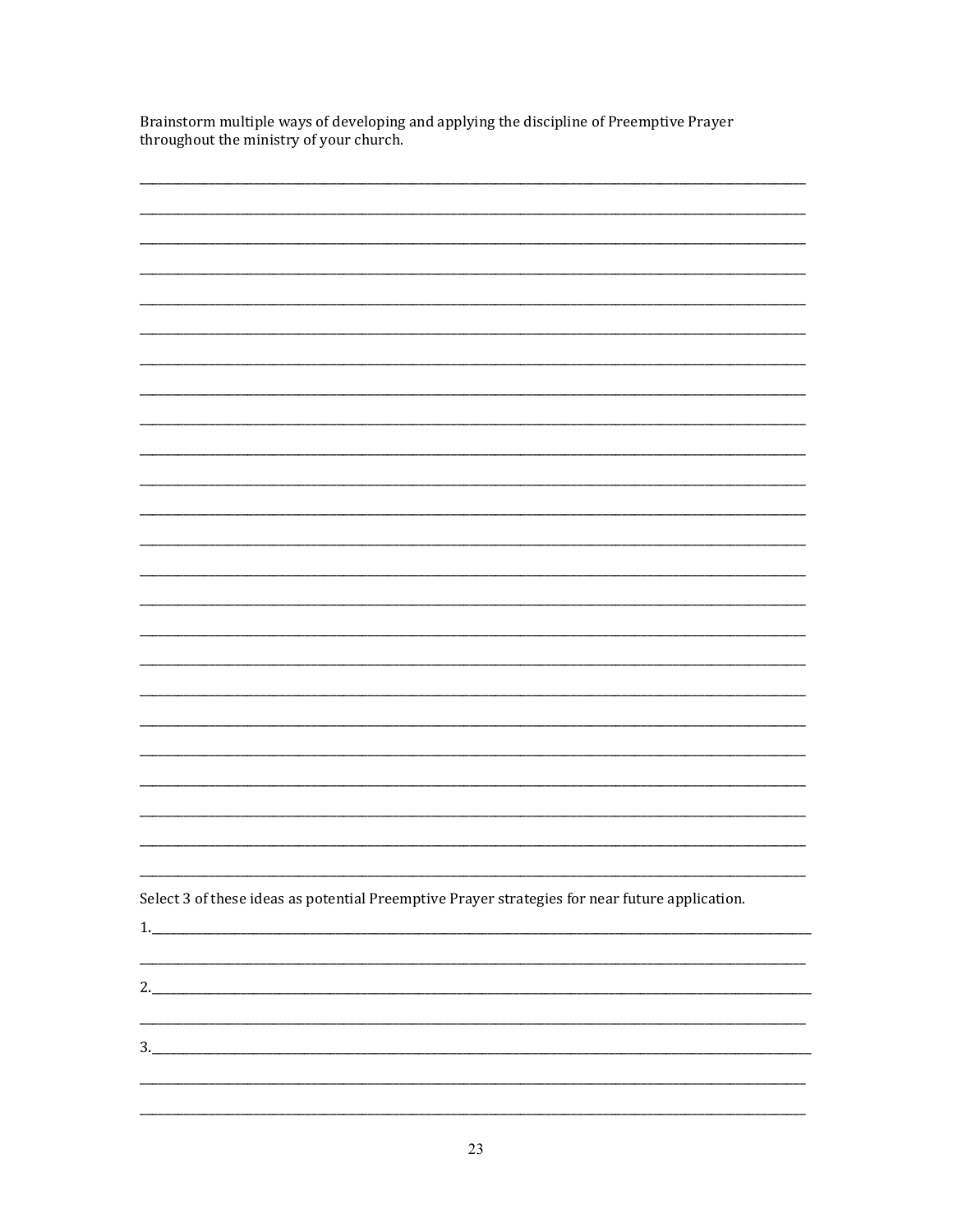#### Four Disciplines of a Great Commission Church Workshop - Basic Bible

The habitual behaviors of a congregation reveal its true values more accurately than its professions. For example, most congregations claim allegiance to the Great Commandment and the Great Commission, but few truly demonstrate a sacrificial love for neighbor or a serious commitment to outreach and evangelism. The Apostle James might describe this kind of faith as dead. The good news is that disciplines can be formed and it's never too late to start.

Analyze your church's strengths or weaknesses in regard to Basic Bible.

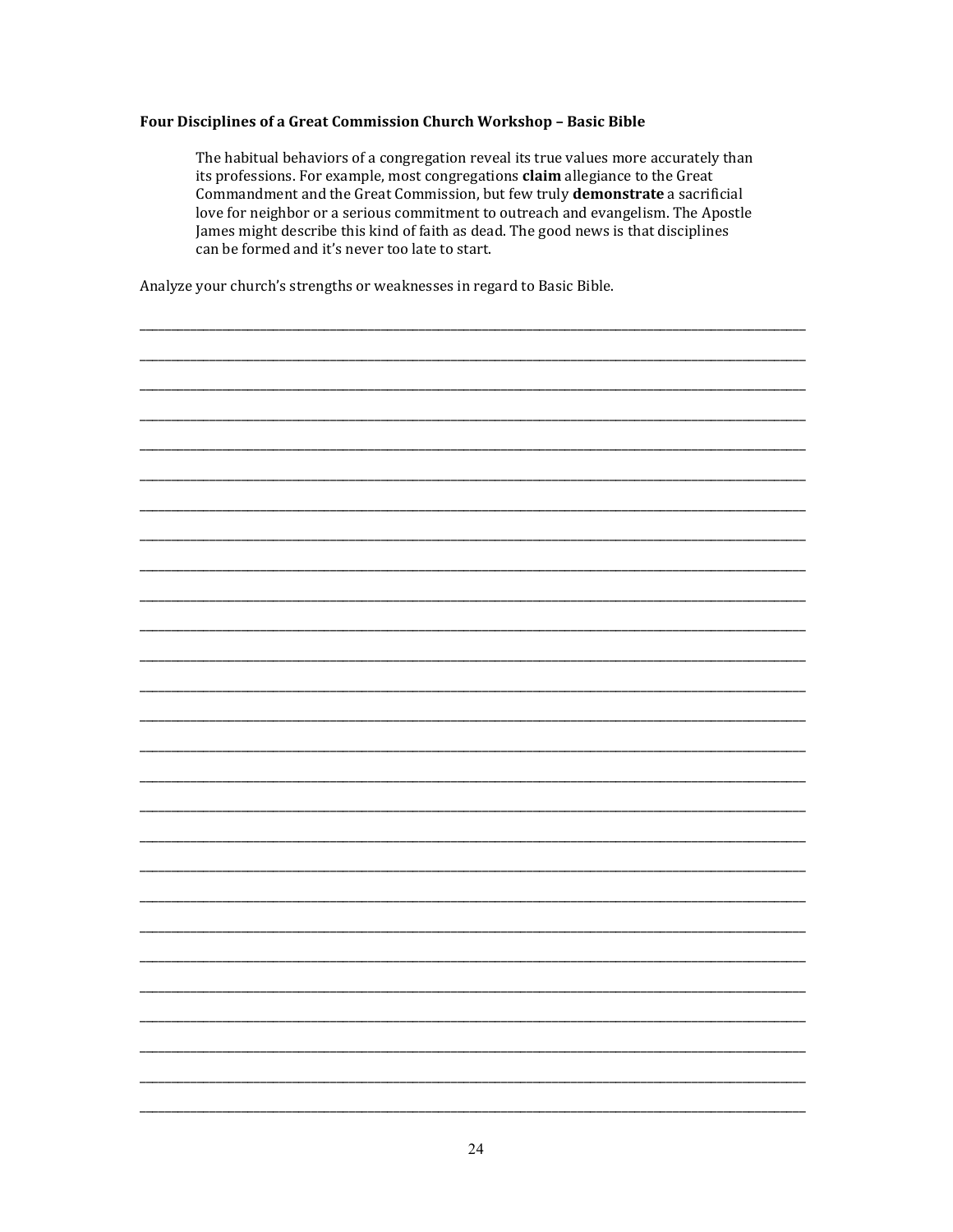Brainstorm multiple ways of developing and applying the discipline of Basic Bible throughout the ministry of your church.

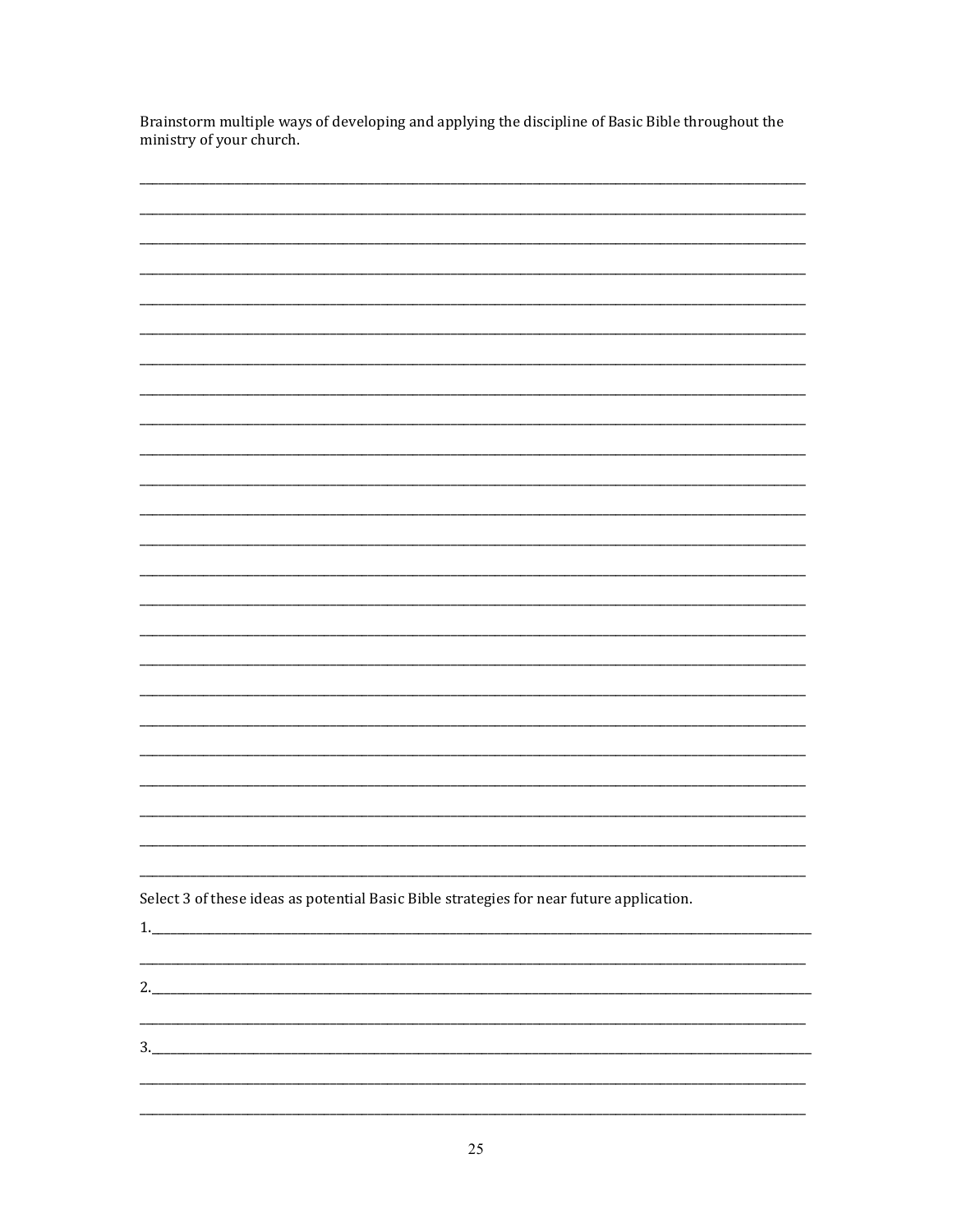#### Four Disciplines of a Great Commission Church Workshop - Cost Commitment

The habitual behaviors of a congregation reveal its true values more accurately than its professions. For example, most congregations claim allegiance to the Great Commandment and the Great Commission, but few truly demonstrate a sacrificial love for neighbor or a serious commitment to outreach and evangelism. The Apostle James might describe this kind of faith as dead. The good news is that disciplines can be formed and it's never too late to start.

Analyze your church's strengths or weaknesses in regard to Cost Commitment.

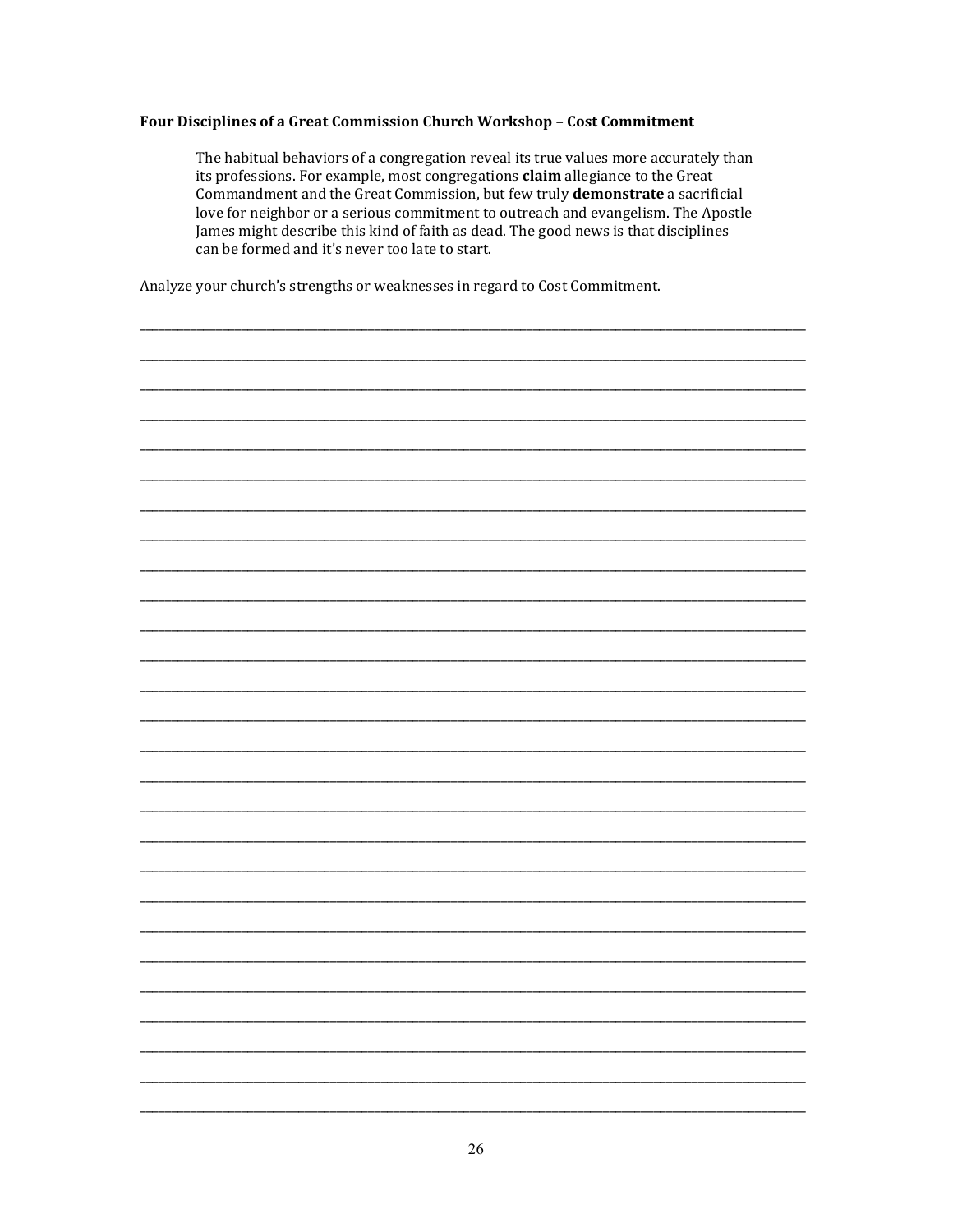Brainstorm multiple ways of developing and applying the discipline of Cost Commitment throughout the ministry of your church.

| Select 3 of these ideas as potential Cost Commitment strategies for near future application. |
|----------------------------------------------------------------------------------------------|
|                                                                                              |
|                                                                                              |
|                                                                                              |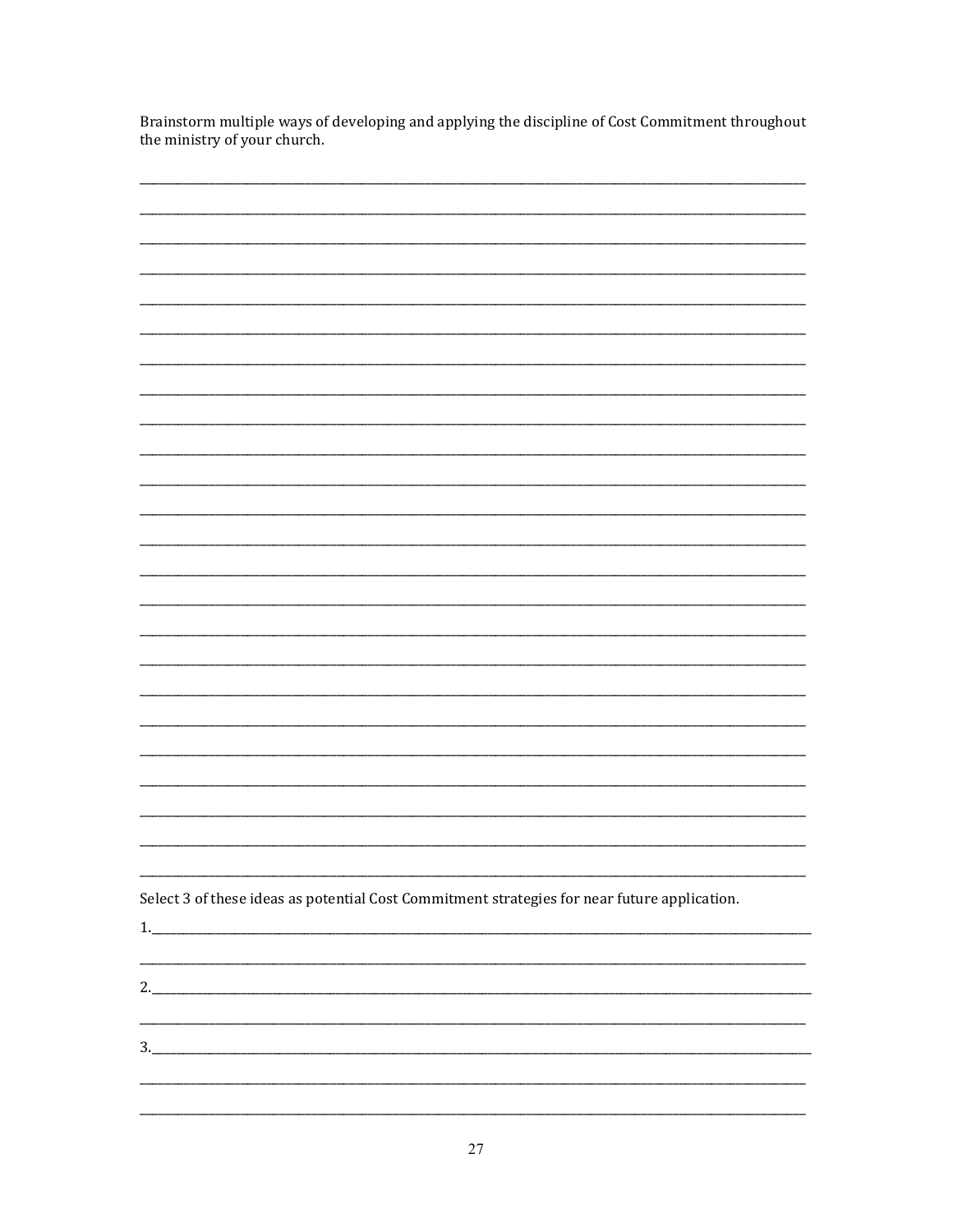#### Four Disciplines of a Great Commission Church Workshop - Missional Multiplication

The habitual behaviors of a congregation reveal its true values more accurately than its professions. For example, most congregations claim allegiance to the Great Commandment and the Great Commission, but few truly demonstrate a sacrificial love for neighbor or a serious commitment to outreach and evangelism. The Apostle James might describe this kind of faith as dead. The good news is that disciplines can be formed and it's never too late to start.

Analyze your church's strengths or weaknesses in regard to Missional Multiplication.

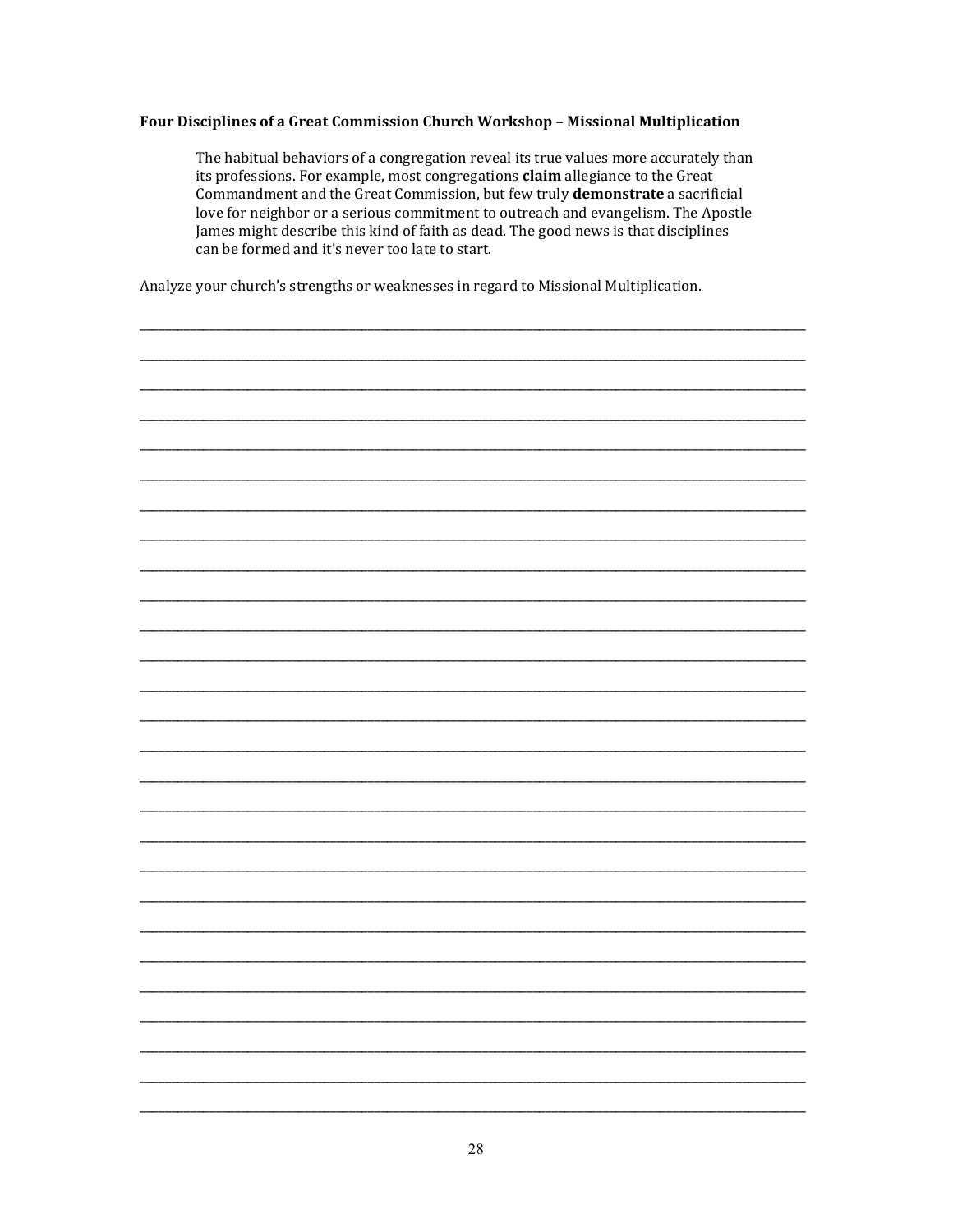Brainstorm multiple ways of developing and applying the discipline of Missional Multiplication throughout the ministry of your church.

| Select 3 of these ideas as potential Missional Multiplication strategies for near future application. |
|-------------------------------------------------------------------------------------------------------|
|                                                                                                       |
|                                                                                                       |
|                                                                                                       |
|                                                                                                       |
|                                                                                                       |
|                                                                                                       |
|                                                                                                       |
| ,我们也不会有什么。""我们的人,我们也不会有什么?""我们的人,我们也不会有什么?""我们的人,我们也不会有什么?""我们的人,我们也不会有什么?""我们的人                      |
|                                                                                                       |
|                                                                                                       |
|                                                                                                       |
|                                                                                                       |
|                                                                                                       |
|                                                                                                       |
|                                                                                                       |
|                                                                                                       |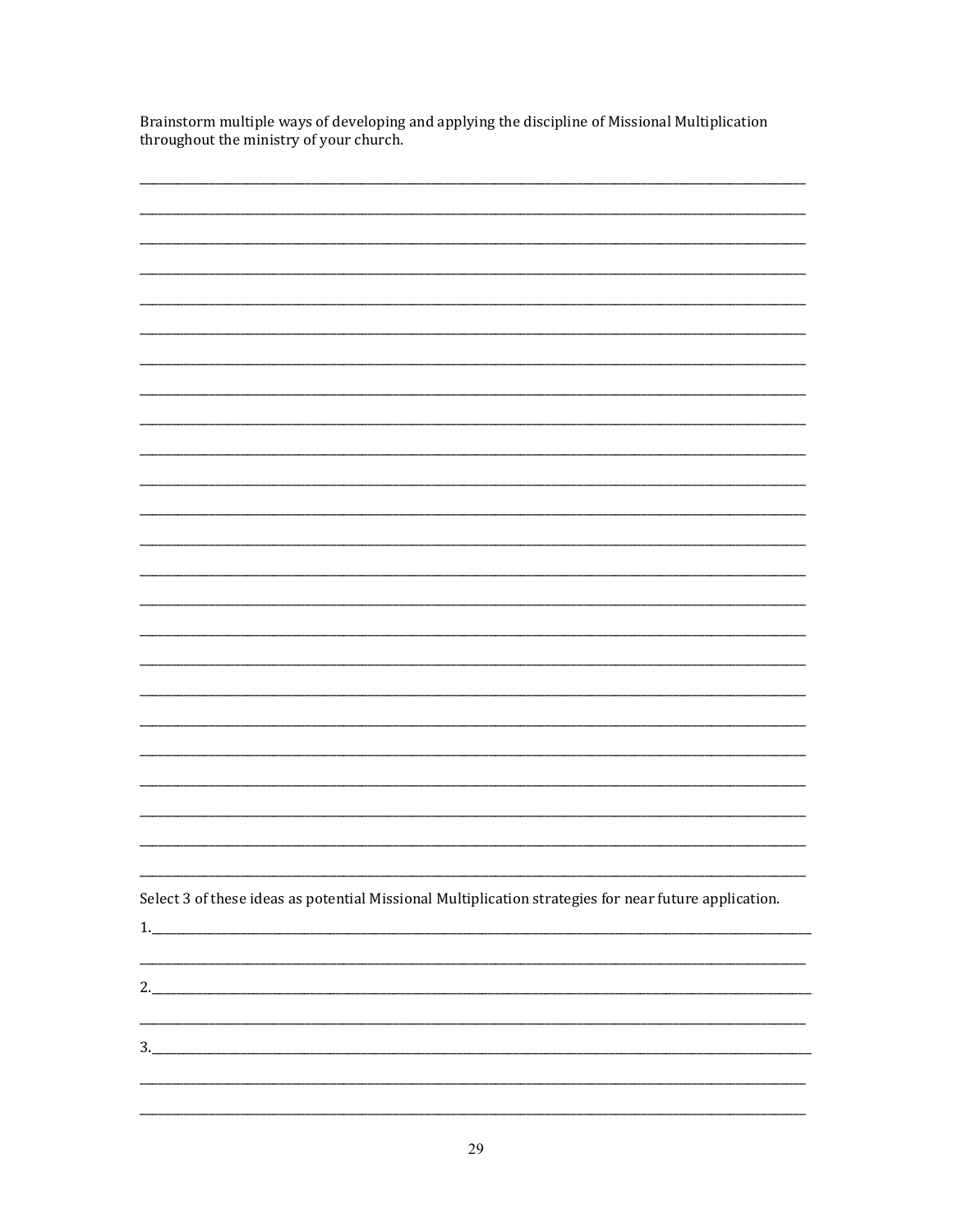| NOTES: |  |
|--------|--|
|        |  |
|        |  |
|        |  |
|        |  |
|        |  |
|        |  |
|        |  |
|        |  |
|        |  |
|        |  |
|        |  |
|        |  |
|        |  |
|        |  |
|        |  |
|        |  |
|        |  |
|        |  |
|        |  |
|        |  |
|        |  |
|        |  |
|        |  |
|        |  |
|        |  |
|        |  |
|        |  |
|        |  |
|        |  |
|        |  |
|        |  |
|        |  |
|        |  |
|        |  |
|        |  |
|        |  |
|        |  |
|        |  |
|        |  |
|        |  |
|        |  |
|        |  |
|        |  |
|        |  |
|        |  |
|        |  |
|        |  |
|        |  |
|        |  |
|        |  |
|        |  |
|        |  |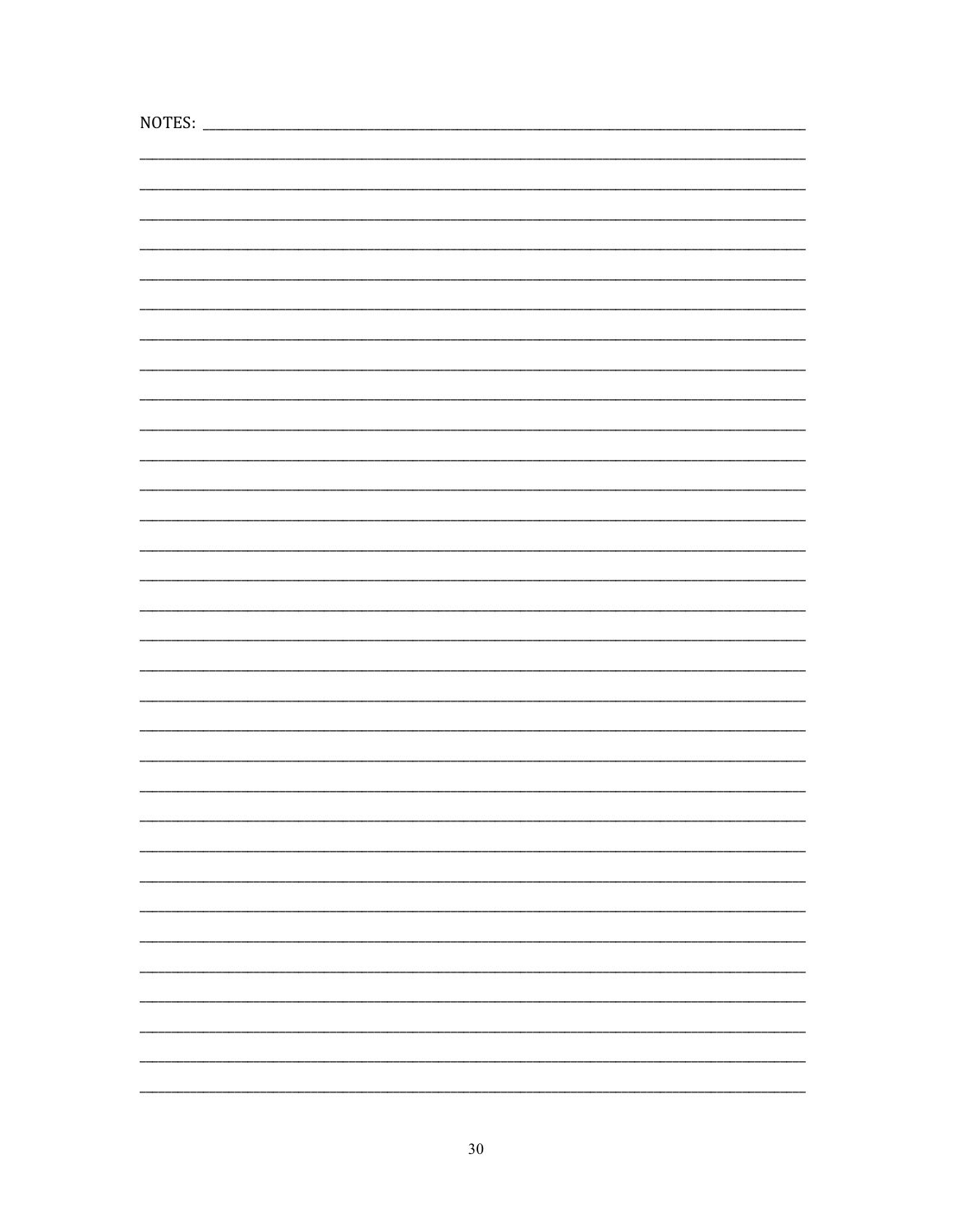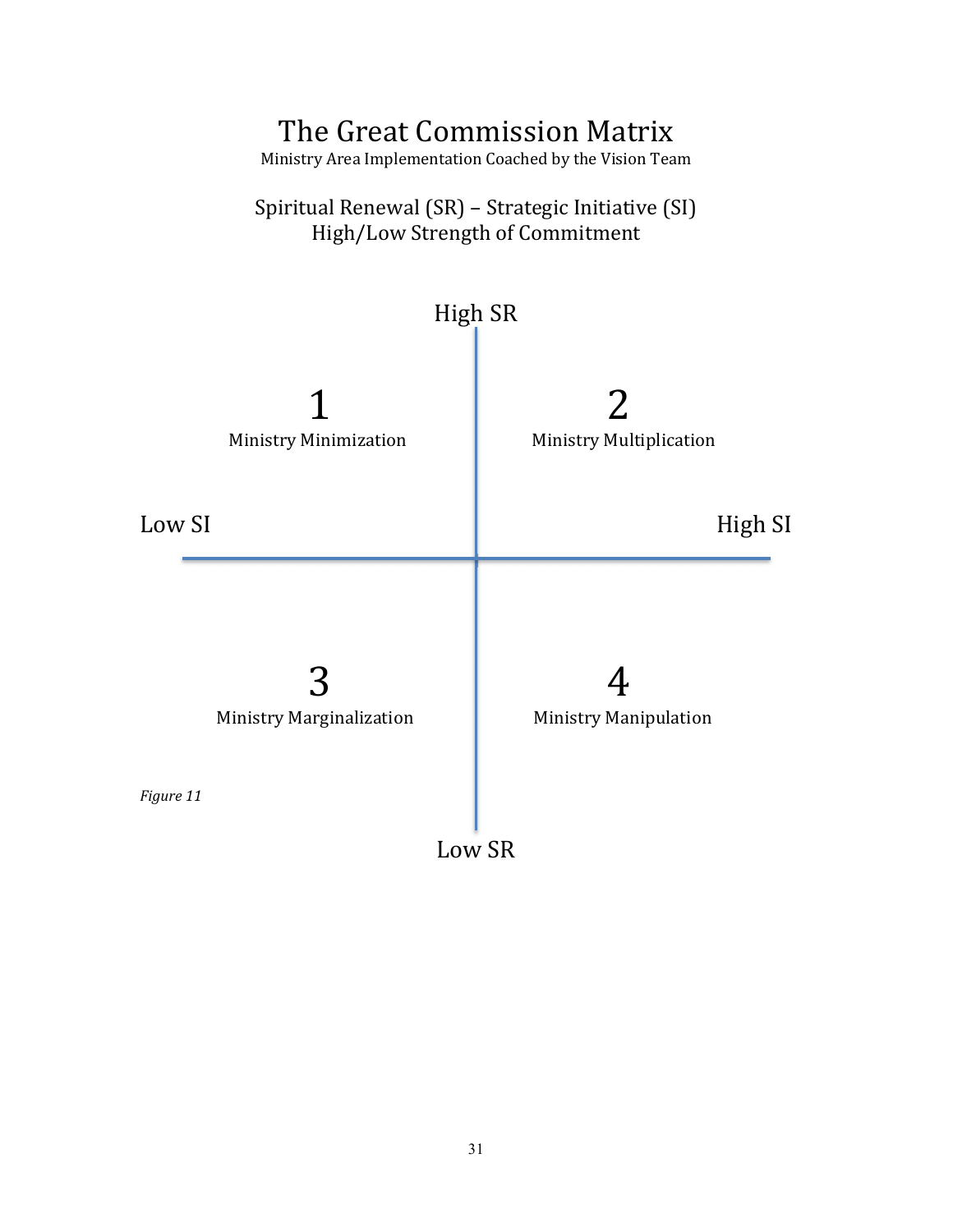

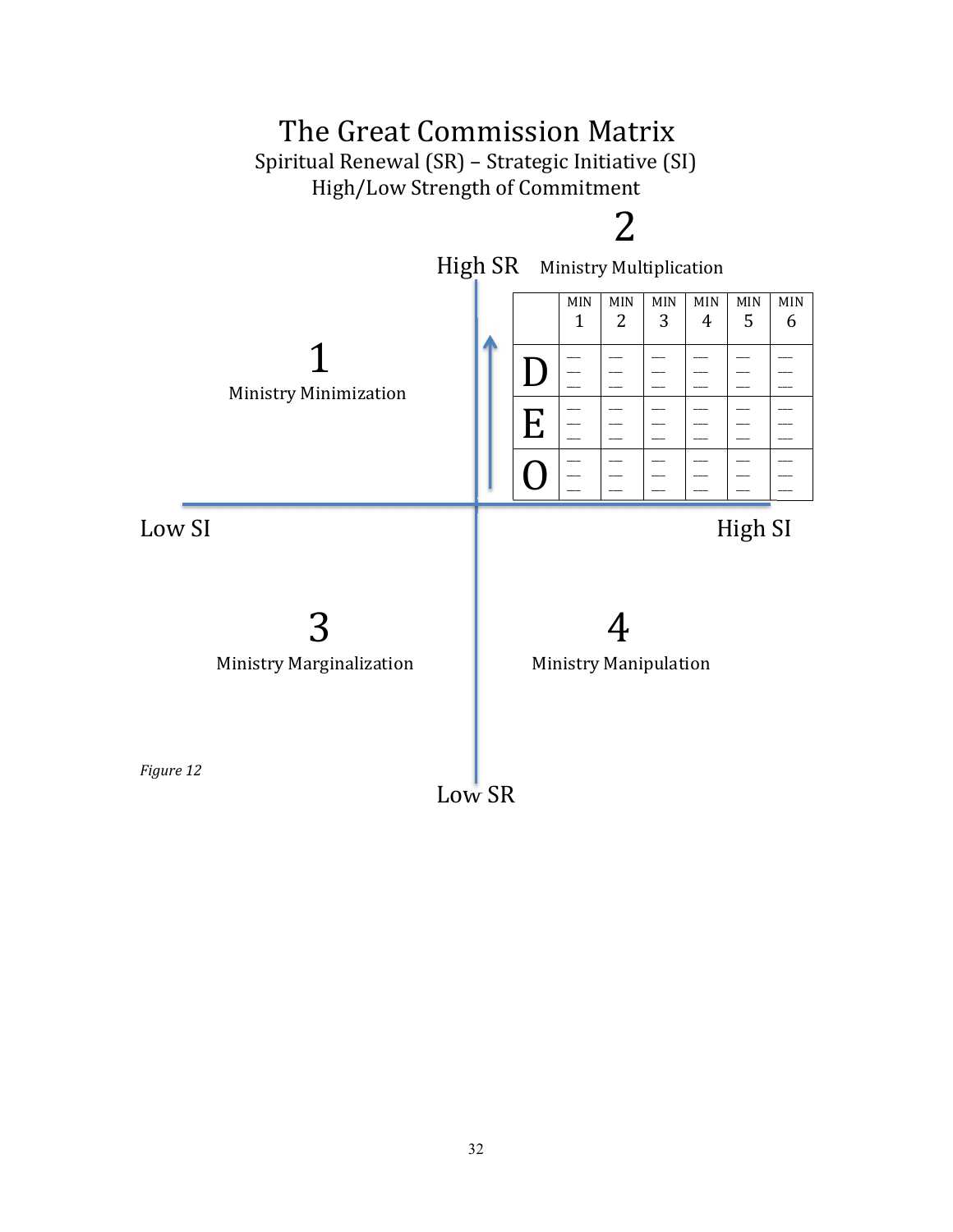*Years ago, I attended a church of roughly 1200 members. There were 15 of us on the Evangelism Team. That's a program approach.* 

*A church of 1200 should have 1200 on the Evangelism Team. That's a movement!* 

|                           | MIN | MIN | MIN | MIN | $\texttt{MIN}$ | MIN |
|---------------------------|-----|-----|-----|-----|----------------|-----|
|                           | 1   | 2   | 3   | 4   | 5              | 6   |
|                           |     |     |     |     |                |     |
|                           |     |     |     |     |                |     |
|                           |     |     |     |     |                |     |
|                           |     |     |     |     |                |     |
| $\boldsymbol{\mathrm{E}}$ |     |     |     |     |                |     |
|                           |     |     |     |     |                |     |
|                           |     |     |     |     |                |     |
|                           |     |     |     |     |                |     |
|                           |     |     |     |     |                |     |



 Missional Movements

## *Vital 180s*

*NOT how do we minister TO our congregation BUT how do we minister THROUGH our congregation?* 

 *Figure 14*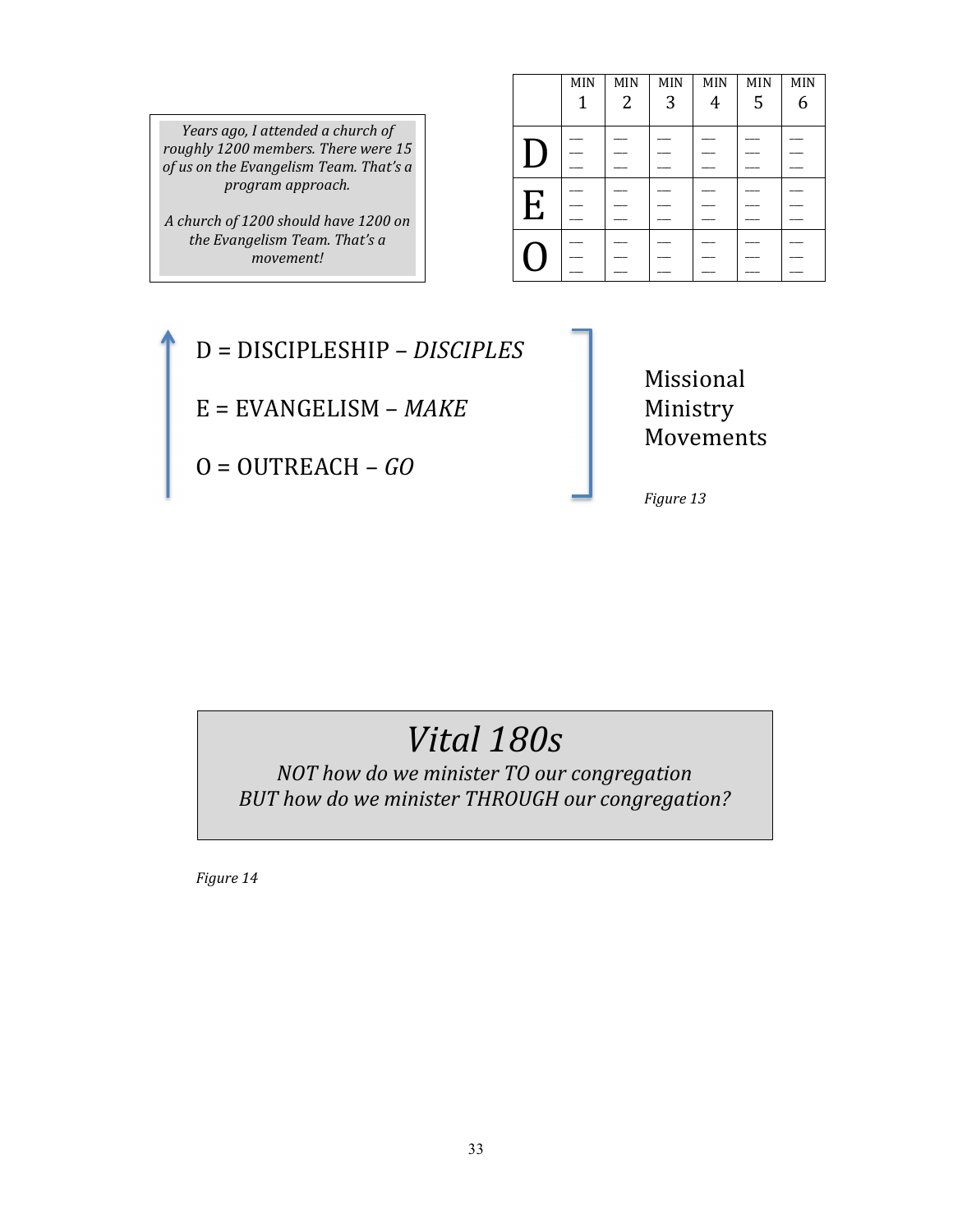#### **GLOSSARY OF G.C. MATRIX TERMS**

**Outreach**: The strategic connecting of people in the congregation with people outside of the congregation for the purpose of building sustainable relationships. It is these sustainable relationships that give opportunity to evangelism.

**Evangelism**: The strategic connecting of people outside of the Christian faith with a crystal-clear presentation of the Gospel including an opportunity to respond to the call of the Gospel. Note – if the Gospel has not been made crystal clear, evangelism has not happened.

Good News: Many congregations have greatly increased outreach in recent years.

 Bad News: But many of these congregations are mistaking outreach for evangelism. Consequently, the Gospel is not being presented clearly.

**Discipleship**: Developing someone in his or her Christian faith with an emphasis on obedience to all that Jesus commanded. The objective of discipleship is not increased knowledge or moral improvement. The objective is true life transformation that is seen in behaviors and not simply in theological or doctrinal understanding, in orthopraxis and not simply in orthodoxy.

**Ministry Area**: Any program, department, sub-department, team or group that is employing strategies that impact people through Outreach, Evangelism, and Discipleship; the delivery systems a congregation develops to minister through the congregation to reach a community.

**Strategy**: The particular methods and tactics employed within a given ministry area to promote Outreach, Evangelism, and Discipleship.

**The Lost**: More than simply those who are without Christ, the Lost are those whose names are recorded in the Lamb's Book of Life but who have not yet come to faith. They are our missing brothers and sisters in Christ and we must reach them.

**Worshipers**: Formerly the lost, worshipers give themselves sacrificially to their Lord, driven by obedience to the Word of God. They do, indeed, worship in spirit and truth.

**Gathering** (noun): The gathering of the saints as a noun is the body of Christ having come together, a.k.a. the congregation.

**Gathering** (verb): The gathering of the saints as a verb is the drawing of the lost into the family of God through outreach and evangelism while serving in the harvest.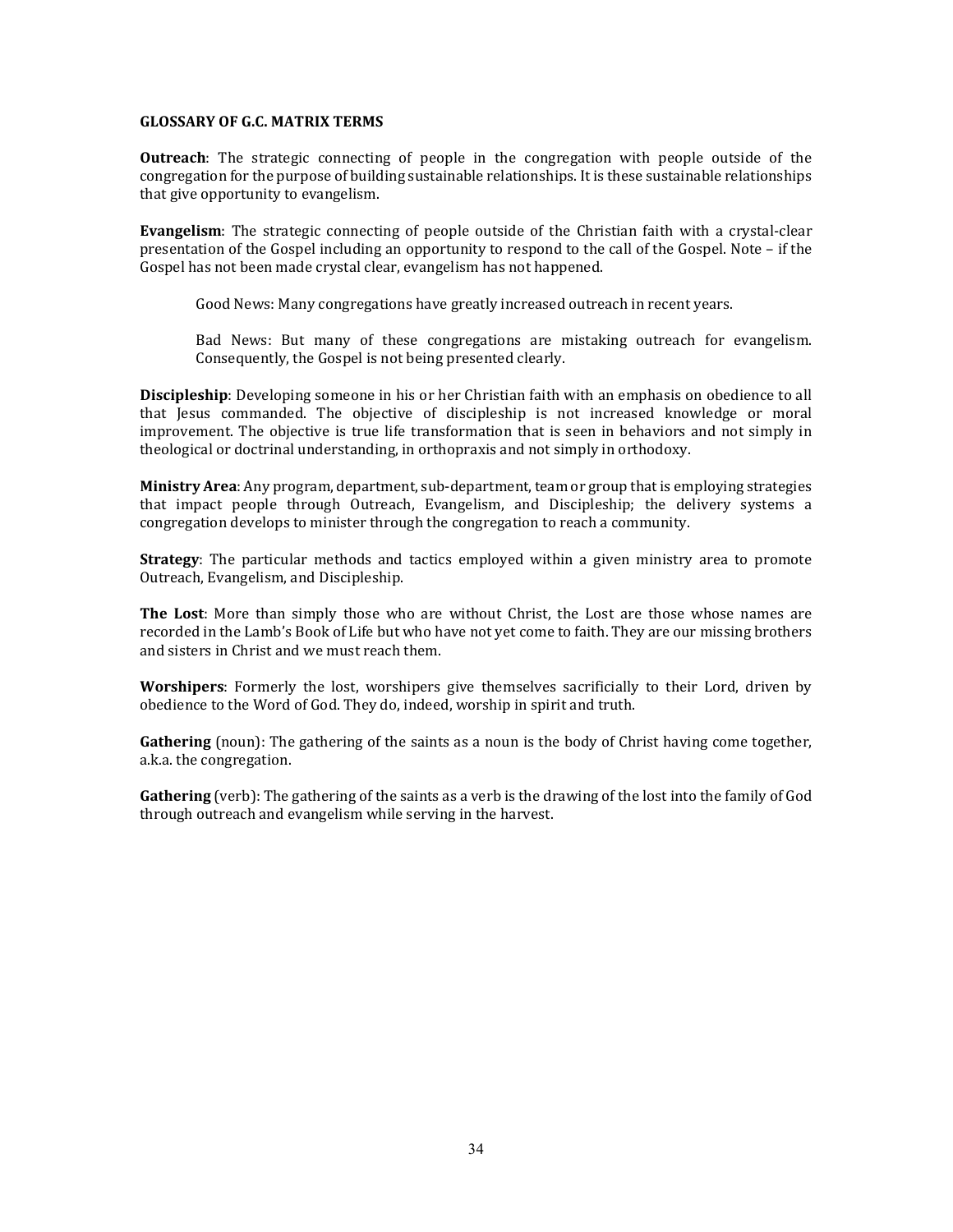## The Great Commission Matrix Quadrant 2

|                           |                                        | <b>MIN</b>                             |                                        | <b>MIN</b> |                                        | <b>MIN</b>                             | <b>MIN</b>                             |  |                                        | <b>MIN</b> | <b>MIN</b>                             |  |
|---------------------------|----------------------------------------|----------------------------------------|----------------------------------------|------------|----------------------------------------|----------------------------------------|----------------------------------------|--|----------------------------------------|------------|----------------------------------------|--|
|                           |                                        |                                        |                                        | 2          |                                        | 3                                      | 4                                      |  |                                        | 5          |                                        |  |
| <b>DISC</b><br>Disciples! |                                        | Strategy 1<br>Strategy 2<br>Strategy 3 | Strategy 1<br>Strategy 2<br>Strategy 3 |            |                                        | Strategy 1<br>Strategy 2<br>Strategy 3 | Strategy 1<br>Strategy 2<br>Strategy 3 |  | Strategy 1<br>Strategy 2<br>Strategy 3 |            | Strategy 1<br>Strategy 2<br>Strategy 3 |  |
| <b>EVAN</b><br>Make!      | Strategy 1<br>Strategy 2<br>Strategy 3 |                                        | Strategy 1<br>Strategy 2<br>Strategy 3 |            | Strategy 1<br>Strategy 2<br>Strategy 3 |                                        | Strategy 1<br>Strategy 2<br>Strategy 3 |  | Strategy 1<br>Strategy 2<br>Strategy 3 |            | Strategy 1<br>Strategy 2<br>Strategy 3 |  |
| <b>OUTR</b><br>GO!        | Strategy 1<br>Strategy 2<br>Strategy 3 |                                        | Strategy 1<br>Strategy 2<br>Strategy 3 |            | Strategy 1<br>Strategy 2<br>Strategy 3 |                                        | Strategy 1<br>Strategy 2<br>Strategy 3 |  | Strategy 1<br>Strategy 2<br>Strategy 3 |            | Strategy 1<br>Strategy 2<br>Strategy 3 |  |
| Figure 15                 |                                        |                                        |                                        |            |                                        |                                        |                                        |  |                                        |            |                                        |  |

Seeking the Lost & Seeking True Worshipers  $\blacktriangledown$ Mt 28:16-20 Luke 19:10 John 4:23 Matthew 9:35-38 – The **Gathering** of the Saints: Noun & Verb Rom. 12:1-2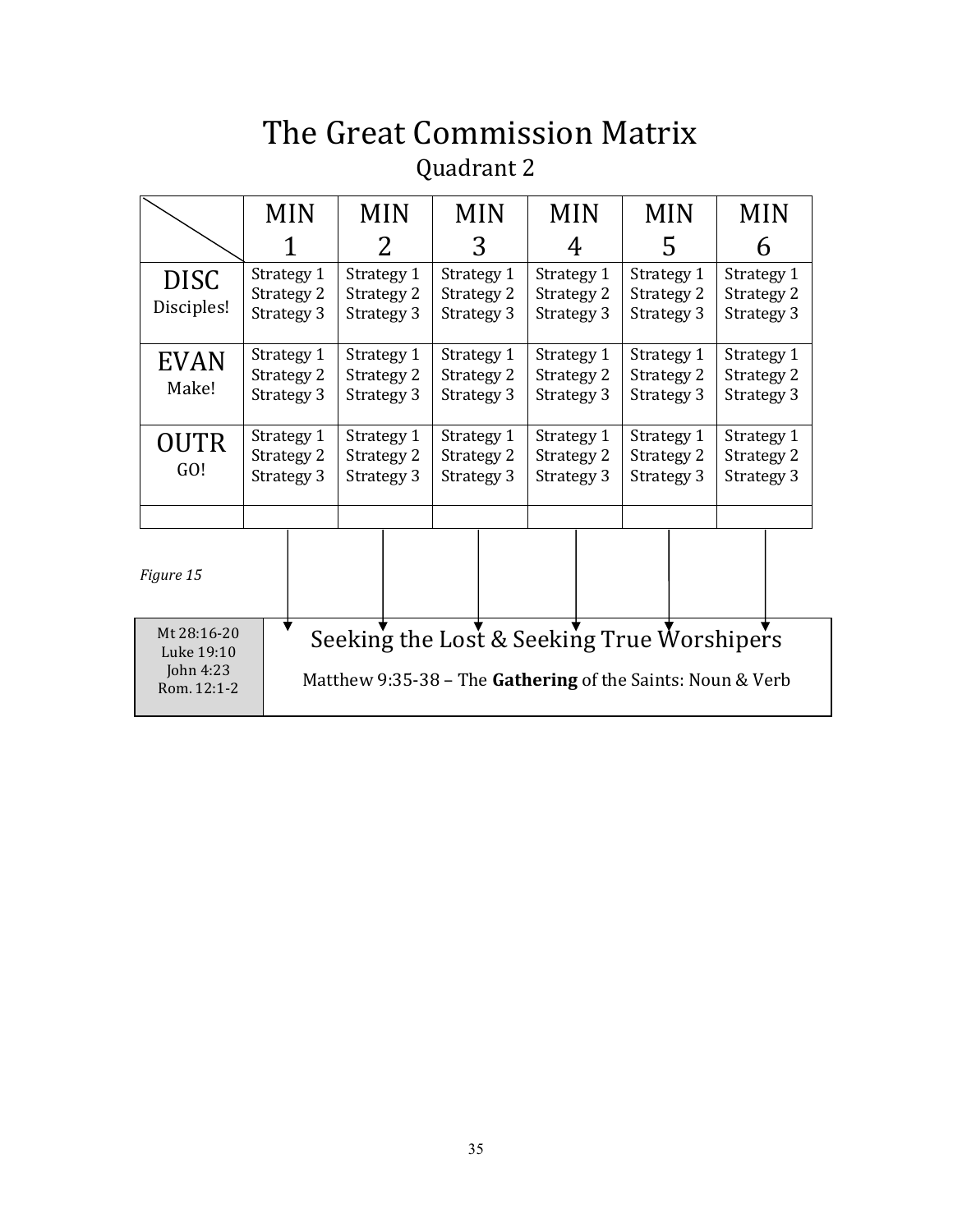| Identify one to three strategies for moving people through each level of the Great<br>Commission Matrix in this ministry area. Work from the bottom up. |
|---------------------------------------------------------------------------------------------------------------------------------------------------------|
|                                                                                                                                                         |
|                                                                                                                                                         |
|                                                                                                                                                         |
|                                                                                                                                                         |
|                                                                                                                                                         |
|                                                                                                                                                         |
|                                                                                                                                                         |
|                                                                                                                                                         |
|                                                                                                                                                         |
|                                                                                                                                                         |
|                                                                                                                                                         |
|                                                                                                                                                         |
|                                                                                                                                                         |
|                                                                                                                                                         |
|                                                                                                                                                         |
|                                                                                                                                                         |
|                                                                                                                                                         |
|                                                                                                                                                         |
|                                                                                                                                                         |
|                                                                                                                                                         |
|                                                                                                                                                         |
|                                                                                                                                                         |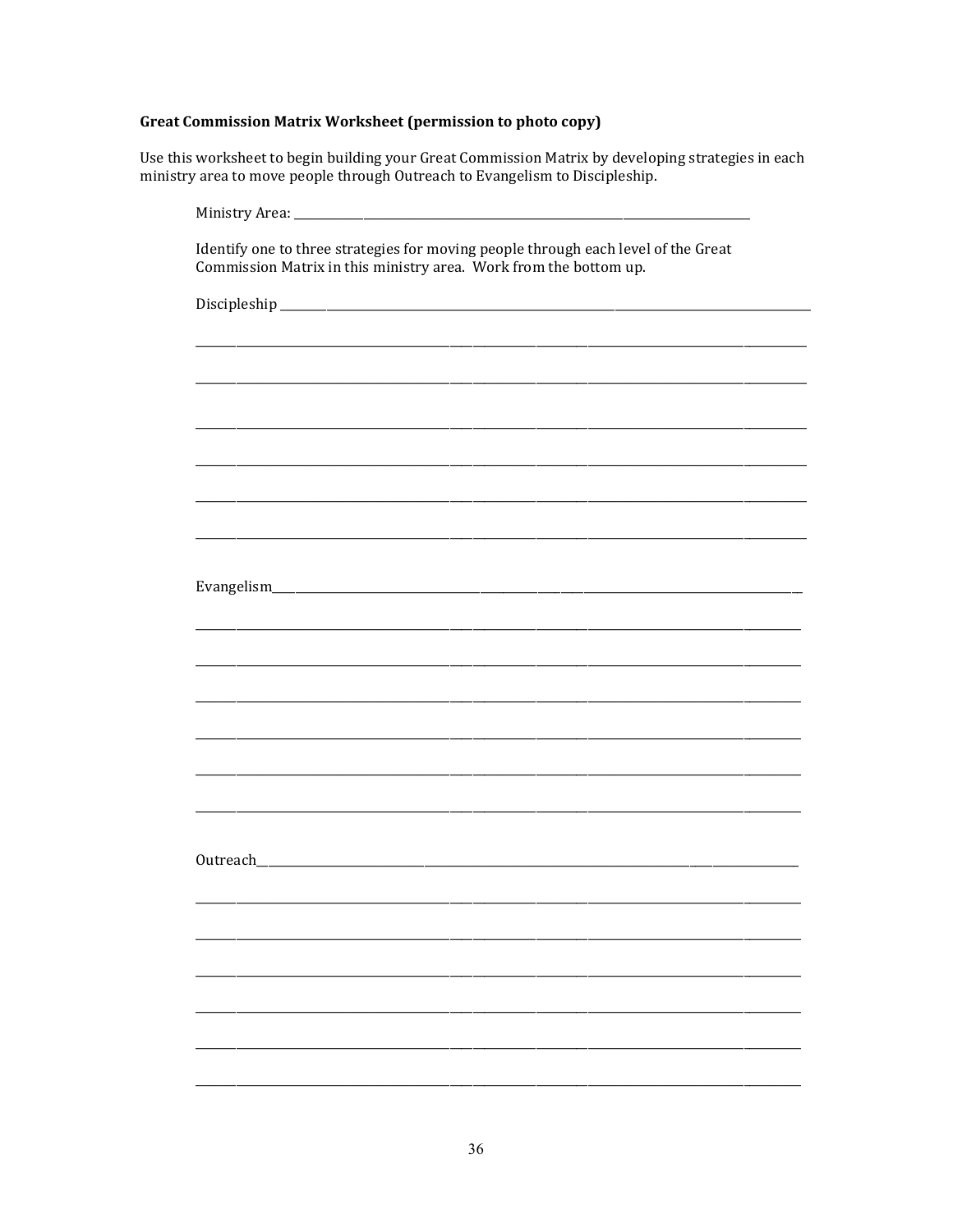| Identify one to three strategies for moving people through each level of the Great<br>Commission Matrix in this ministry area. Work from the bottom up. |
|---------------------------------------------------------------------------------------------------------------------------------------------------------|
|                                                                                                                                                         |
|                                                                                                                                                         |
|                                                                                                                                                         |
|                                                                                                                                                         |
|                                                                                                                                                         |
|                                                                                                                                                         |
|                                                                                                                                                         |
|                                                                                                                                                         |
|                                                                                                                                                         |
|                                                                                                                                                         |
|                                                                                                                                                         |
|                                                                                                                                                         |
|                                                                                                                                                         |
|                                                                                                                                                         |
|                                                                                                                                                         |
|                                                                                                                                                         |
|                                                                                                                                                         |
|                                                                                                                                                         |
|                                                                                                                                                         |
|                                                                                                                                                         |
|                                                                                                                                                         |
|                                                                                                                                                         |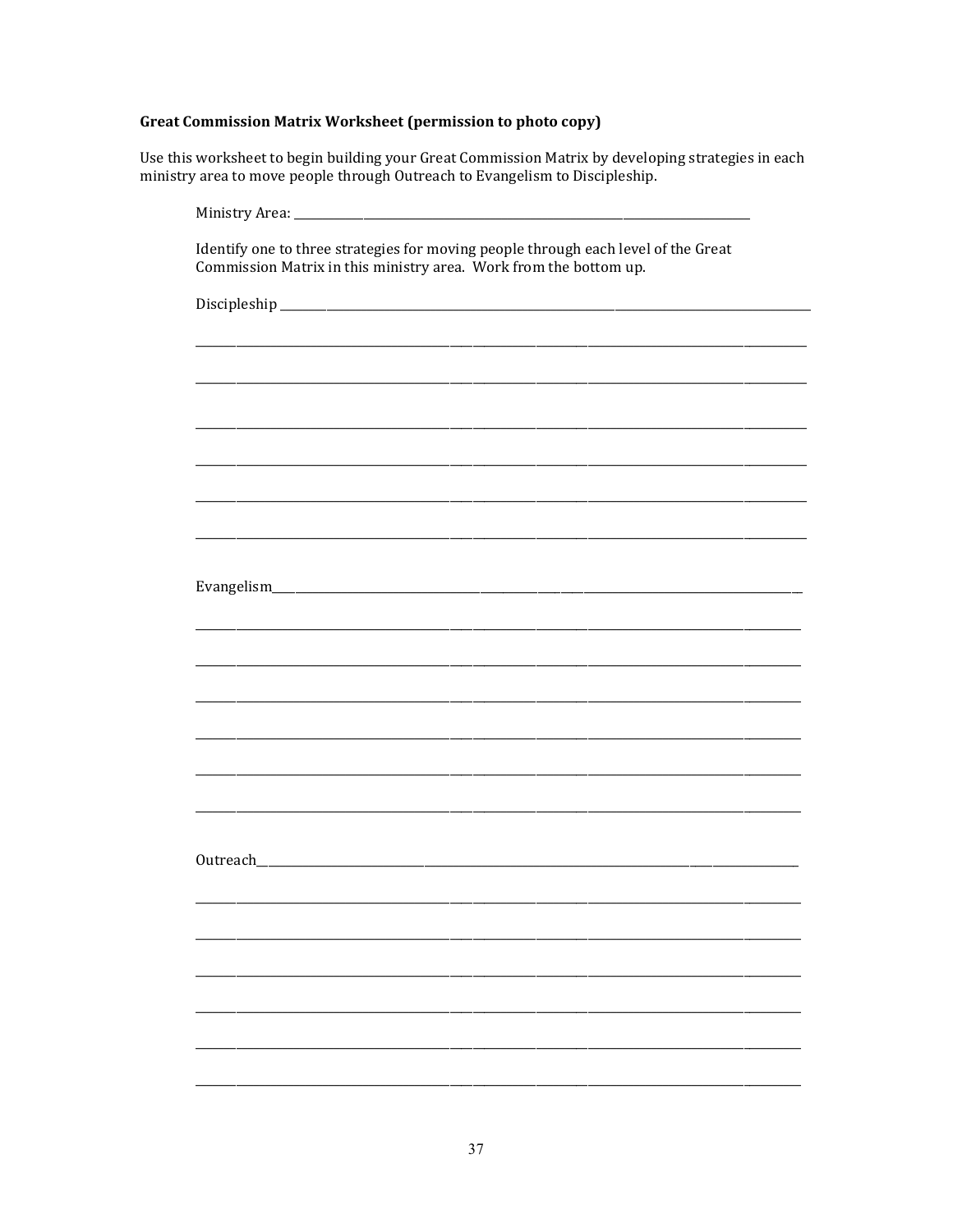| Identify one to three strategies for moving people through each level of the Great<br>Commission Matrix in this ministry area. Work from the bottom up. |
|---------------------------------------------------------------------------------------------------------------------------------------------------------|
|                                                                                                                                                         |
|                                                                                                                                                         |
|                                                                                                                                                         |
|                                                                                                                                                         |
|                                                                                                                                                         |
|                                                                                                                                                         |
|                                                                                                                                                         |
|                                                                                                                                                         |
|                                                                                                                                                         |
|                                                                                                                                                         |
|                                                                                                                                                         |
|                                                                                                                                                         |
|                                                                                                                                                         |
|                                                                                                                                                         |
|                                                                                                                                                         |
|                                                                                                                                                         |
|                                                                                                                                                         |
|                                                                                                                                                         |
|                                                                                                                                                         |
|                                                                                                                                                         |
|                                                                                                                                                         |
|                                                                                                                                                         |
|                                                                                                                                                         |
|                                                                                                                                                         |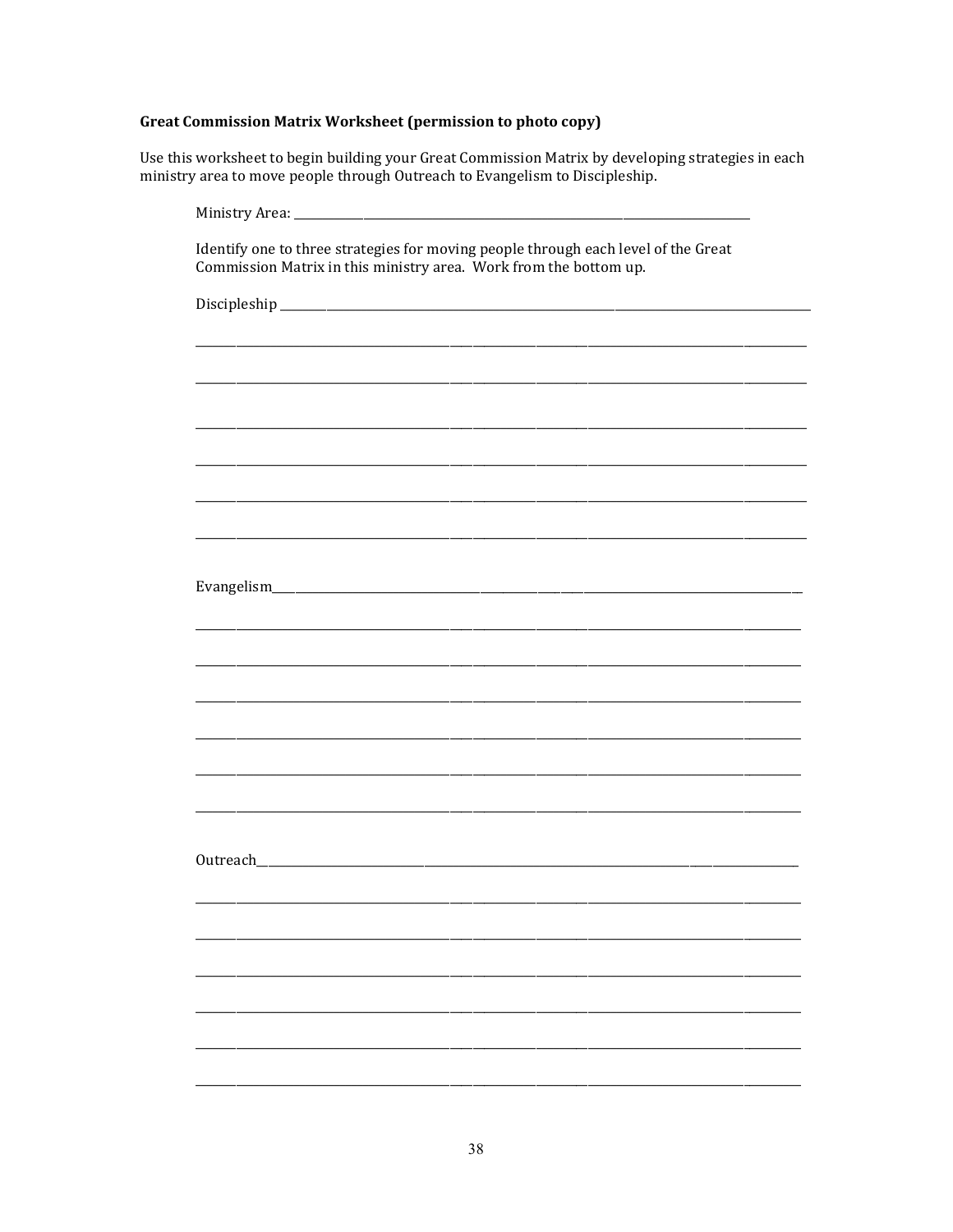| Identify one to three strategies for moving people through each level of the Great<br>Commission Matrix in this ministry area. Work from the bottom up. |
|---------------------------------------------------------------------------------------------------------------------------------------------------------|
|                                                                                                                                                         |
|                                                                                                                                                         |
|                                                                                                                                                         |
|                                                                                                                                                         |
|                                                                                                                                                         |
|                                                                                                                                                         |
|                                                                                                                                                         |
|                                                                                                                                                         |
|                                                                                                                                                         |
|                                                                                                                                                         |
|                                                                                                                                                         |
|                                                                                                                                                         |
|                                                                                                                                                         |
|                                                                                                                                                         |
|                                                                                                                                                         |
|                                                                                                                                                         |
|                                                                                                                                                         |
|                                                                                                                                                         |
|                                                                                                                                                         |
|                                                                                                                                                         |
|                                                                                                                                                         |
|                                                                                                                                                         |
|                                                                                                                                                         |
|                                                                                                                                                         |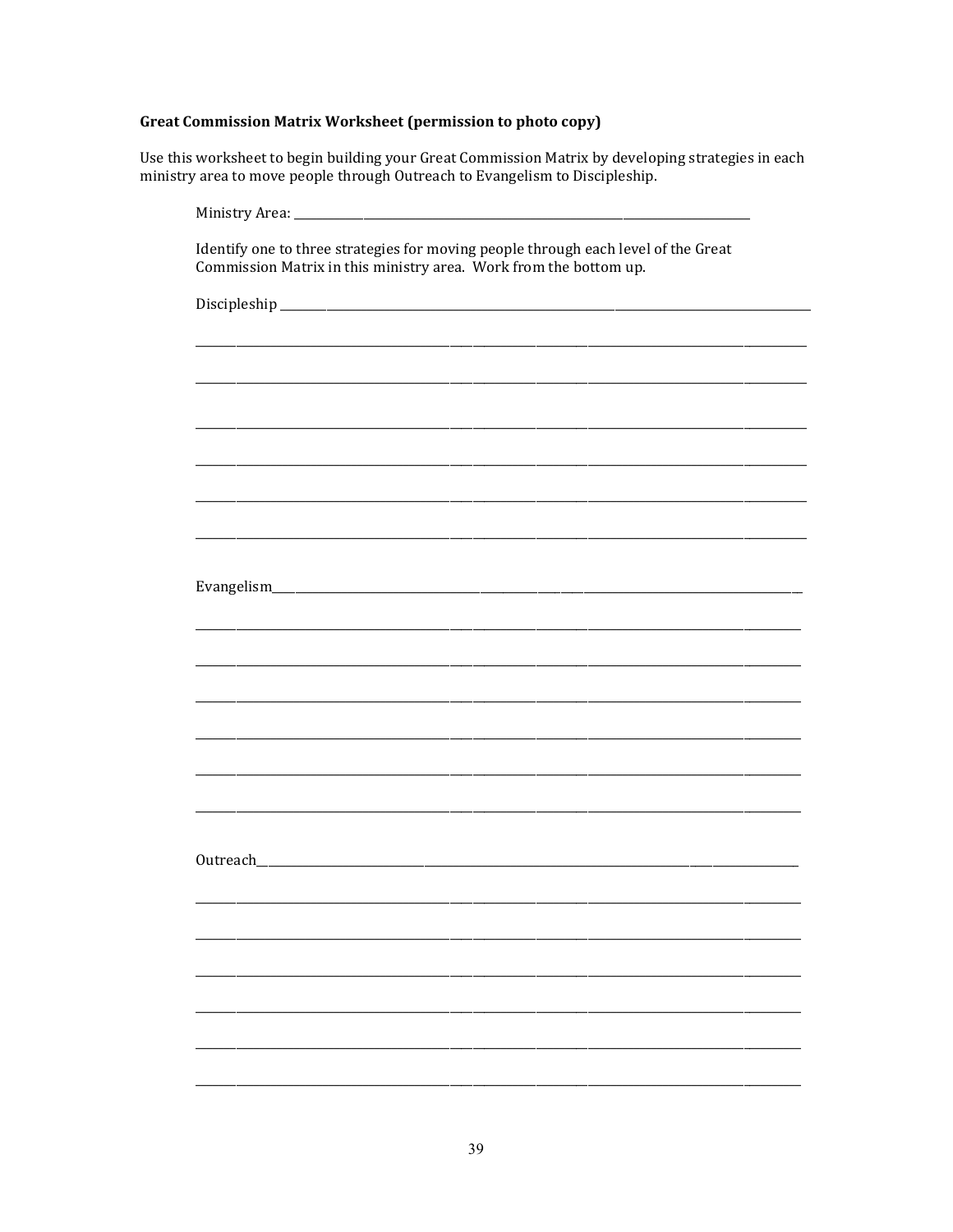| Identify one to three strategies for moving people through each level of the Great<br>Commission Matrix in this ministry area. Work from the bottom up. |
|---------------------------------------------------------------------------------------------------------------------------------------------------------|
|                                                                                                                                                         |
|                                                                                                                                                         |
|                                                                                                                                                         |
|                                                                                                                                                         |
|                                                                                                                                                         |
|                                                                                                                                                         |
|                                                                                                                                                         |
|                                                                                                                                                         |
|                                                                                                                                                         |
|                                                                                                                                                         |
|                                                                                                                                                         |
|                                                                                                                                                         |
|                                                                                                                                                         |
|                                                                                                                                                         |
|                                                                                                                                                         |
|                                                                                                                                                         |
|                                                                                                                                                         |
|                                                                                                                                                         |
|                                                                                                                                                         |
|                                                                                                                                                         |
|                                                                                                                                                         |
|                                                                                                                                                         |
|                                                                                                                                                         |
|                                                                                                                                                         |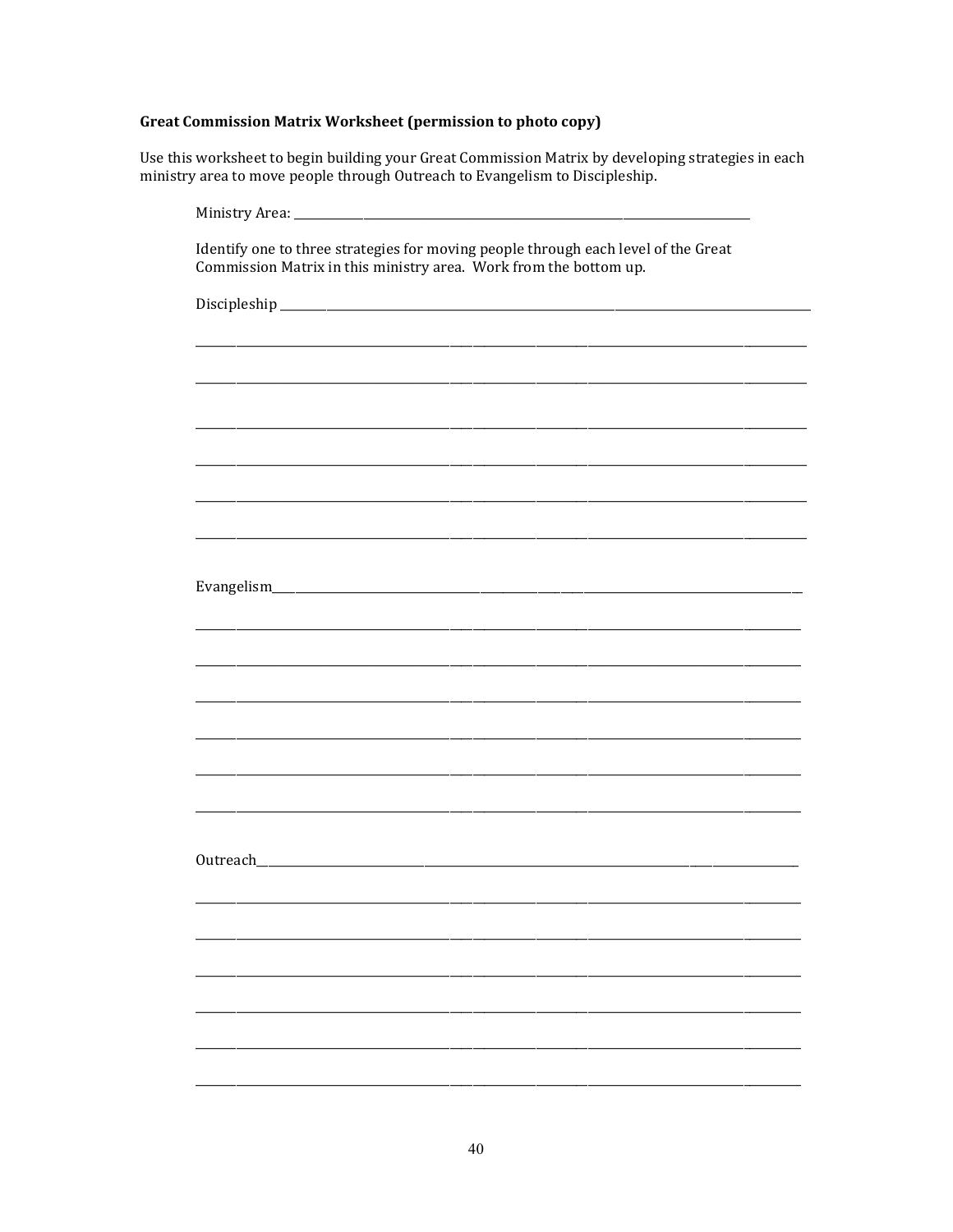#### **BOTTOM LINE VISION & STRATEGY Where Are We?**

#### **Vision: The Great Commission is the Vision!**

What are we trying to accomplish? Why?

#### **Strategy: The Great Commission is the Strategy!**

What are we going to do? How? When?

How will we know what's working and what's not?

What adjustments will we make?

**A Final Comment** 

#### CATCHING A VISION OF GOD Seeing God – Seeing What God Sees The Place to Begin: A Sovereign God with an Eternal Kingdom Vision

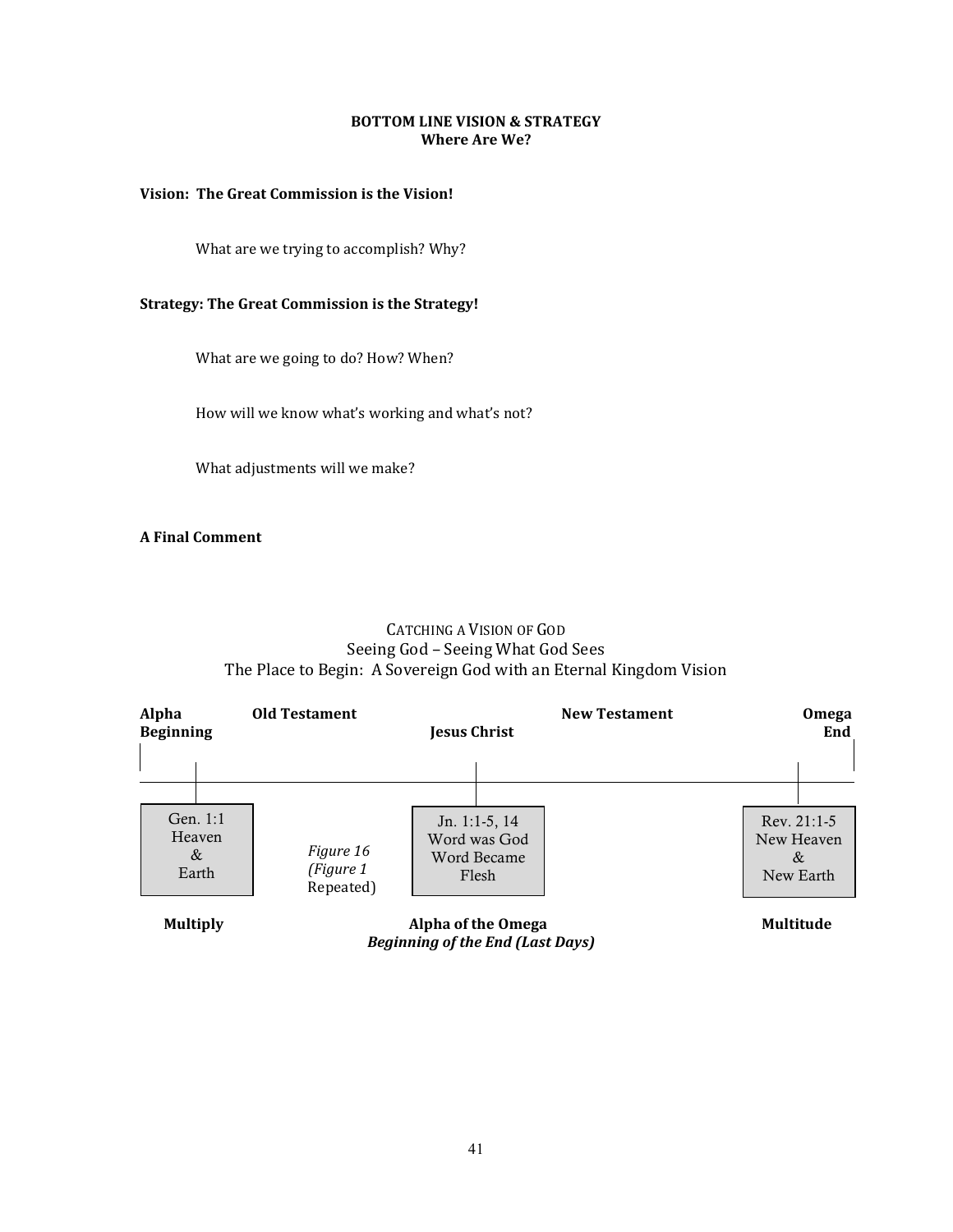Record Your Final Thoughts:

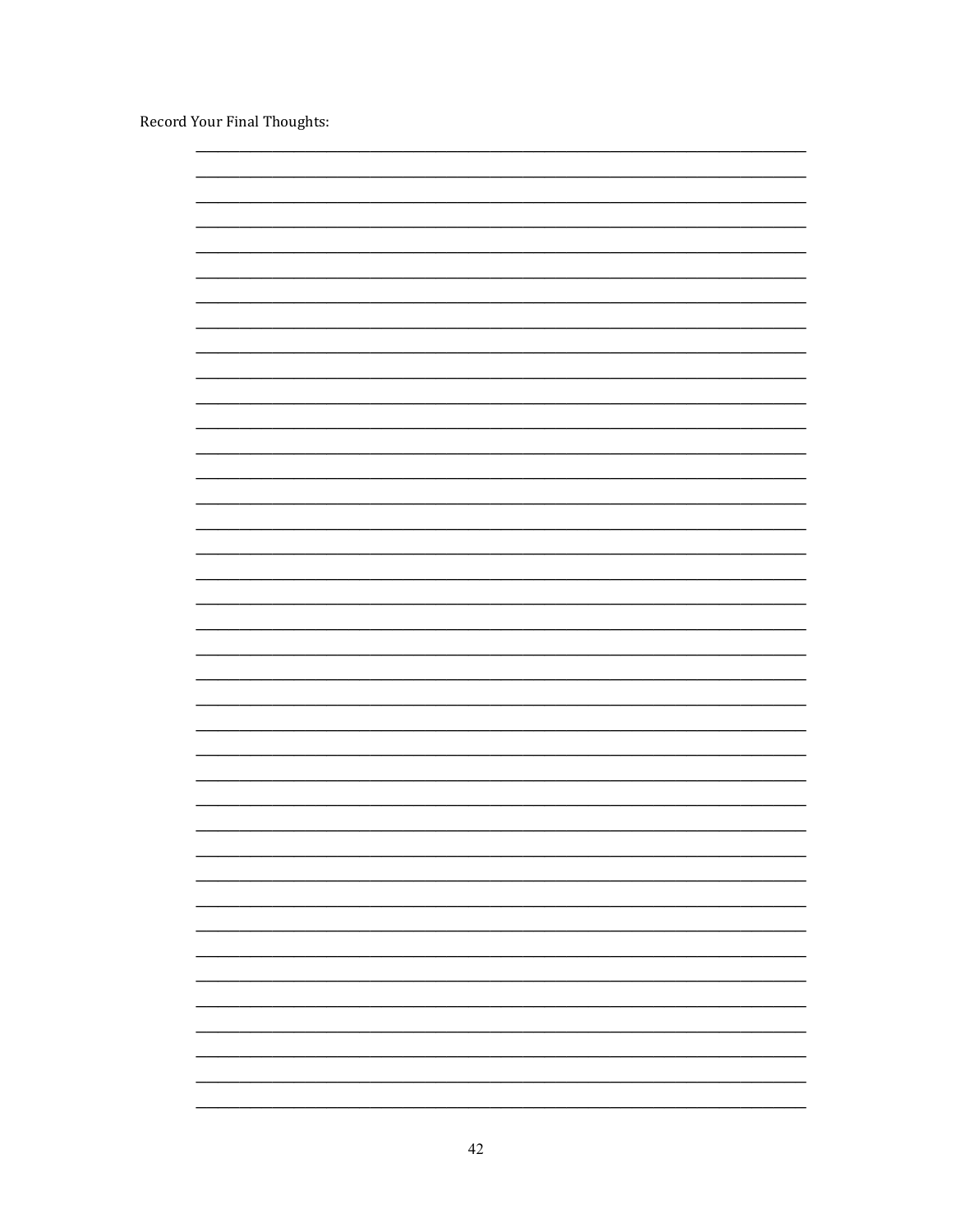#### **WHAT'S NEXT? Where Are We Going?**